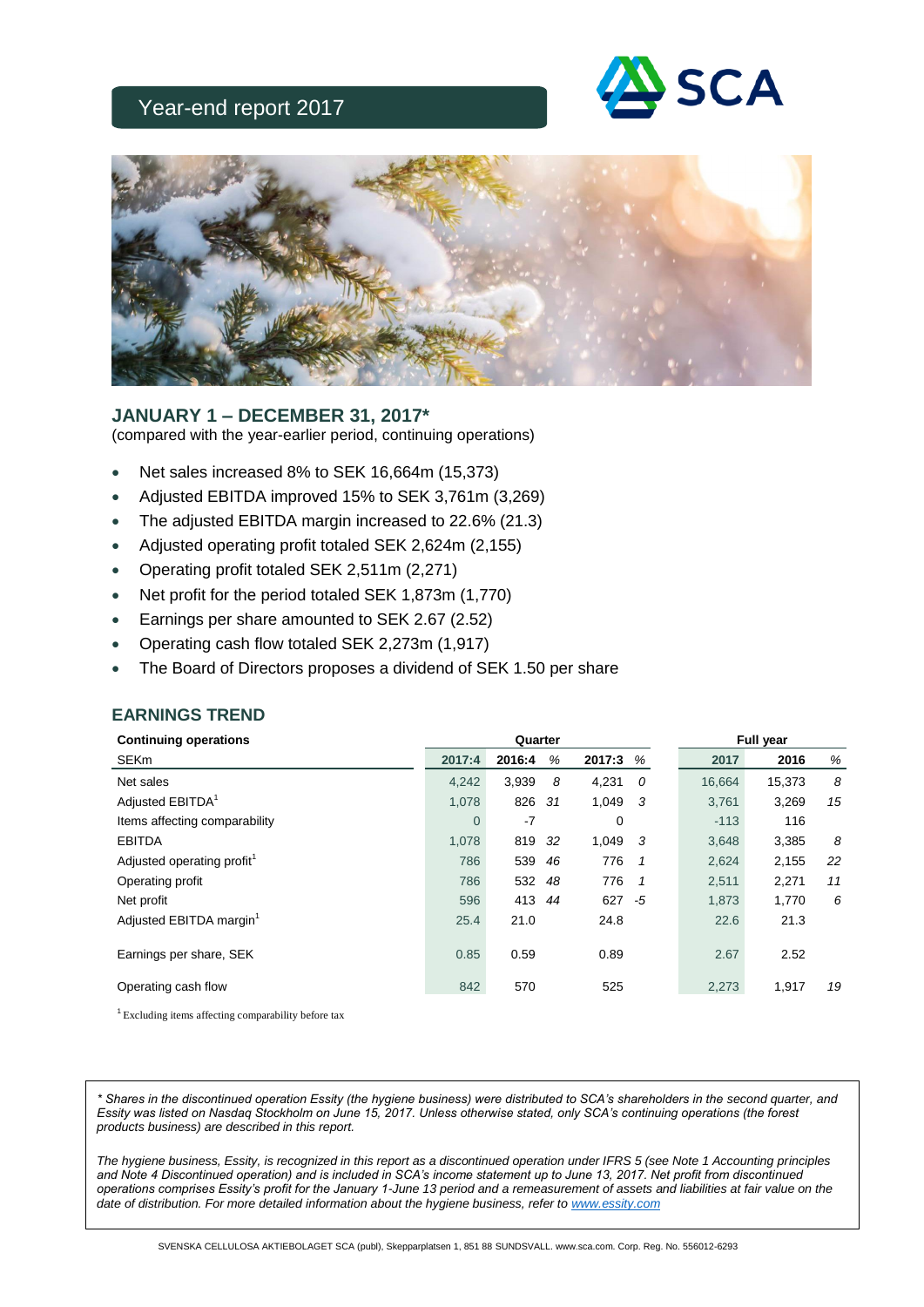### **COMMENTS ON THE FINANCIAL STATEMENTS**

2017 was a strong year for SCA, with a generally healthy demand and price trend within all segments and geographies. Sales grew by 8% and adjusted EBITDA increased by 15%. The main contribution to this improvement was from kraftliner and wood products. The improvement in earnings took place despite project costs linked to the major investment in the Östrand pulp mill, more extensive maintenance stops than in 2016 and additional costs for SCA following the split.

The market trend in 2017 was positive for all SCA products, apart from publication paper where the market was stable. At the end of the year, the market for publication paper improved slightly. There were price increases for wood products, pulp and kraftliner during the year. These price increases were implemented successively. The price of publication paper decreased during the first six months of the year and was stable during the second half of the year.

Production remained stable in 2017. Pulp production was at slightly lower levels than in 2016 due to the ongoing expansion project and longer maintenance stops. Production of wood products and paper was higher in 2017 than in the previous year.

Earnings for the Forest segment were higher than in 2016, mainly as a result of a higher level of timber deliveries from SCA-owned forest. During the year timber prices and timber supply to SCA's industries remained stable.

The Wood segment reported a significant improvement in earnings, due to higher prices, strong production and higher volumes. Demand for wood products developed positively in all of SCA's main markets, driven by a high level of construction activity and an expanding renovation market.

Lower delivery volumes for the Pulp segment resulted in weaker earnings compared with 2016. Longer maintenance stops and costs linked to the major investment in the Östrand pulp mill had a negative impact on earnings. SCA is investing SEK 7.8bn in doubling the production of bleached softwood kraft pulp. The project is in line with both budget and timetable. The expanded plant will begin operating in June 2018 and will thereafter gradually increase to full capacity.

Earnings for the Paper segment improved significantly. The earnings improvement was primarily due to the positive trend in the kraftliner market, with three price increases during 2017. Stable production in combination with a strong market contributed to the good result. Production in Obbola's kraftliner mill was at record levels in 2017. The structural reduction in demand for publication paper continued. Capacity reductions during the year compensated somewhat for the decline.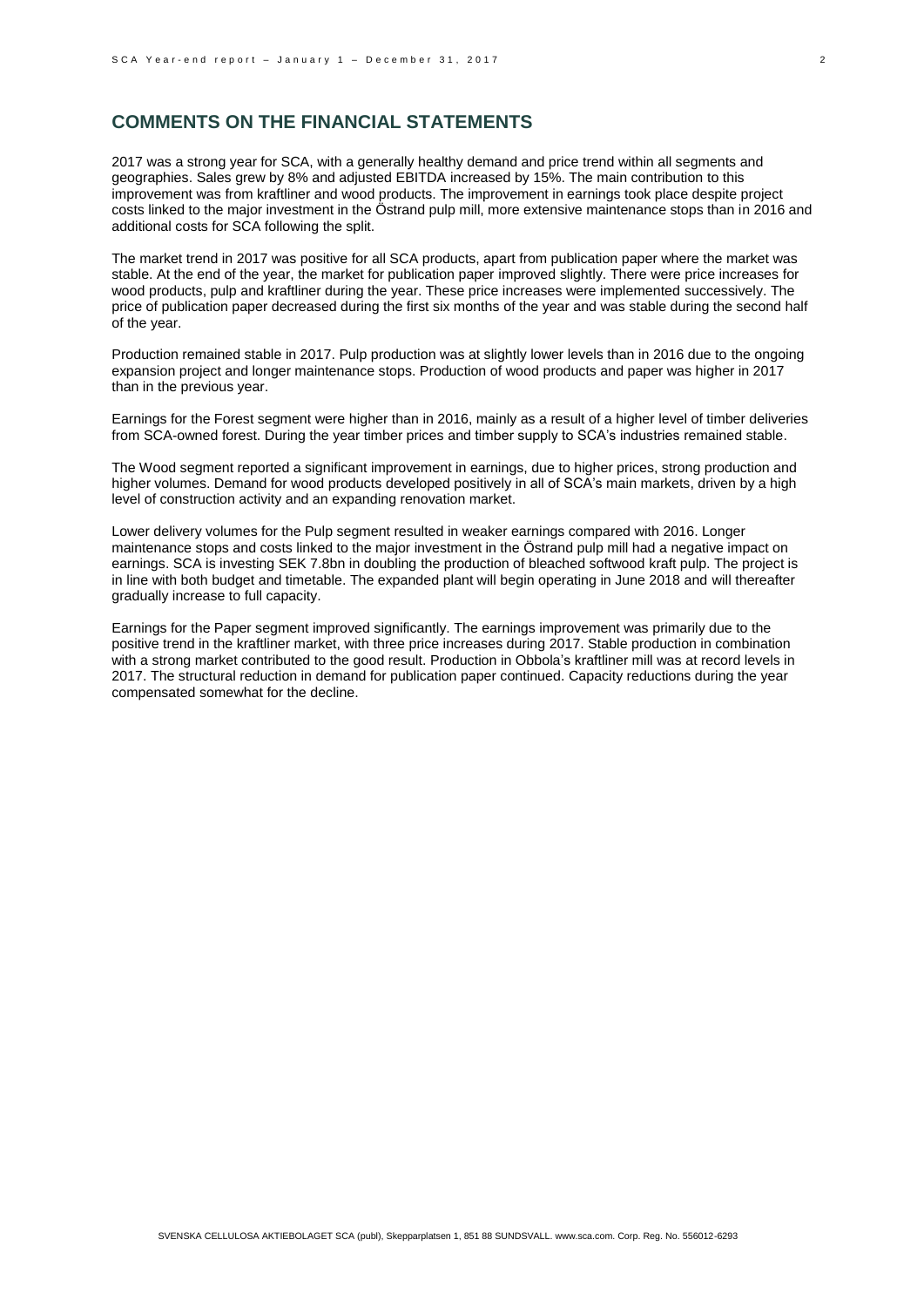

**Adjusted EBITDA & margin**



 $\mathfrak{g}$  $200$ 400 600  $800$ 1 000 2016:4 2017:1 2017:2 2017:3 2017:4 **Adjusted profit before tax** SEKm

#### **Change in net sales (%)**

|              | 2017:4        | 2017:4        | 1712        |
|--------------|---------------|---------------|-------------|
|              | VS.<br>2016:4 | VS.<br>2017:3 | VS.<br>1612 |
| <b>Total</b> | 8             |               | 8           |
| Price/mix    | 10            | 3             | 6           |
| Volume       | -1            | -5            | 3           |
| Currency     | -1            | 2             | -1          |

### **GROUP**

## **SALES AND OPERATING PROFIT**

**January-December 2017 compared with January-December 2016** Sales growth during the year was related to both higher prices and higher volumes in the industrial operations. Net sales amounted to SEK 16,664m (15,373) and increased 8%, of which price/mix accounted for 6% and volume 3%, which were offset by currency by -1%.

Adjusted EBITDA improved 15% to SEK 3,761m (3,269), which corresponds to an adjusted EBITDA margin of 22.6% (21.3). The increase was mainly attributable to higher selling prices. Higher planned project-related costs of SEK 100m (30) for the investment in Östrand had a negative impact on EBITDA. The cost of planned maintenance stops increased to SEK 253m (193). Refer to page 5 for details. The cost of additional Group functions following the split of the company also had a negative impact on earnings.

Adjusted operating profit increased 22% to SEK 2,624m (2,155).

Items affecting comparability amounted to SEK -113m (116), comprising costs related to splitting the SCA Group into two listed companies. The positive amount in the preceding year comprised capital gains on the sale of shares in IL Recycling.

Operating profit increased 11% to SEK 2,511m (2,271).

#### **October-December 2017 compared with October-December 2016**

Net sales increased 8%, of which price/mix accounted for 10%, volume -1% and currency -1%, and amounted to SEK 4,242m (3,939).

Adjusted EBITDA improved 31% to SEK 1,078m (826). The increase was mainly attributable to higher prices and lower energy costs due to impairment of electricity certificates for the preceding year of SEK 0m (36). Earnings were adversely affected by higher costs for Group functions following the split of the company and by negative exchange rate effects. The cost of planned maintenance stops amounted to SEK 83m (52) and planned project-related costs for the investment in Östrand totaled SEK 28m (13).

Adjusted operating profit increased 46% to SEK 786m (539).

Items affecting comparability amounted to SEK 0m (-7).

Operating profit increased 48% to SEK 786m (532).

#### **October-December 2017 compared with July-September 2017**

Net sales were in line with the comparative period, of which price/mix increased by 3%, volume -5% and currency 2%. Net sales amounted to SEK 4,242m (4,231).

Adjusted EBITDA increased 3% to SEK 1,078m (1,049). The increase was attributable to higher selling prices and positive exchange rate effects. Planned maintenance stops had a negative impact of SEK 83m (16) on earnings. Planned project-related costs of SEK 28m (22) for the investment in Östrand had a negative impact on earnings.

Adjusted operating profit increased 1% to SEK 786m (776).

Operating profit rose 1% to SEK 786m (776).

|               | 2017:4<br>VS.<br>2016:4 | 2017:4<br>VS.<br>2017:3 | 1712<br>VS.<br>1612 |
|---------------|-------------------------|-------------------------|---------------------|
| <b>Total</b>  | 31                      | 3                       | 15                  |
| Price/mix     | 47                      | 18                      | 25                  |
| Volume        | $-1$                    | -3                      | 2                   |
| Raw materials | 2                       | 2                       | -3                  |
| Energy        | 8                       | -2                      | -1                  |
| Currency      | -6                      | 5                       | -1                  |
| Other         | -19                     | -17                     |                     |

**Change in adjusted EBITDA (%)**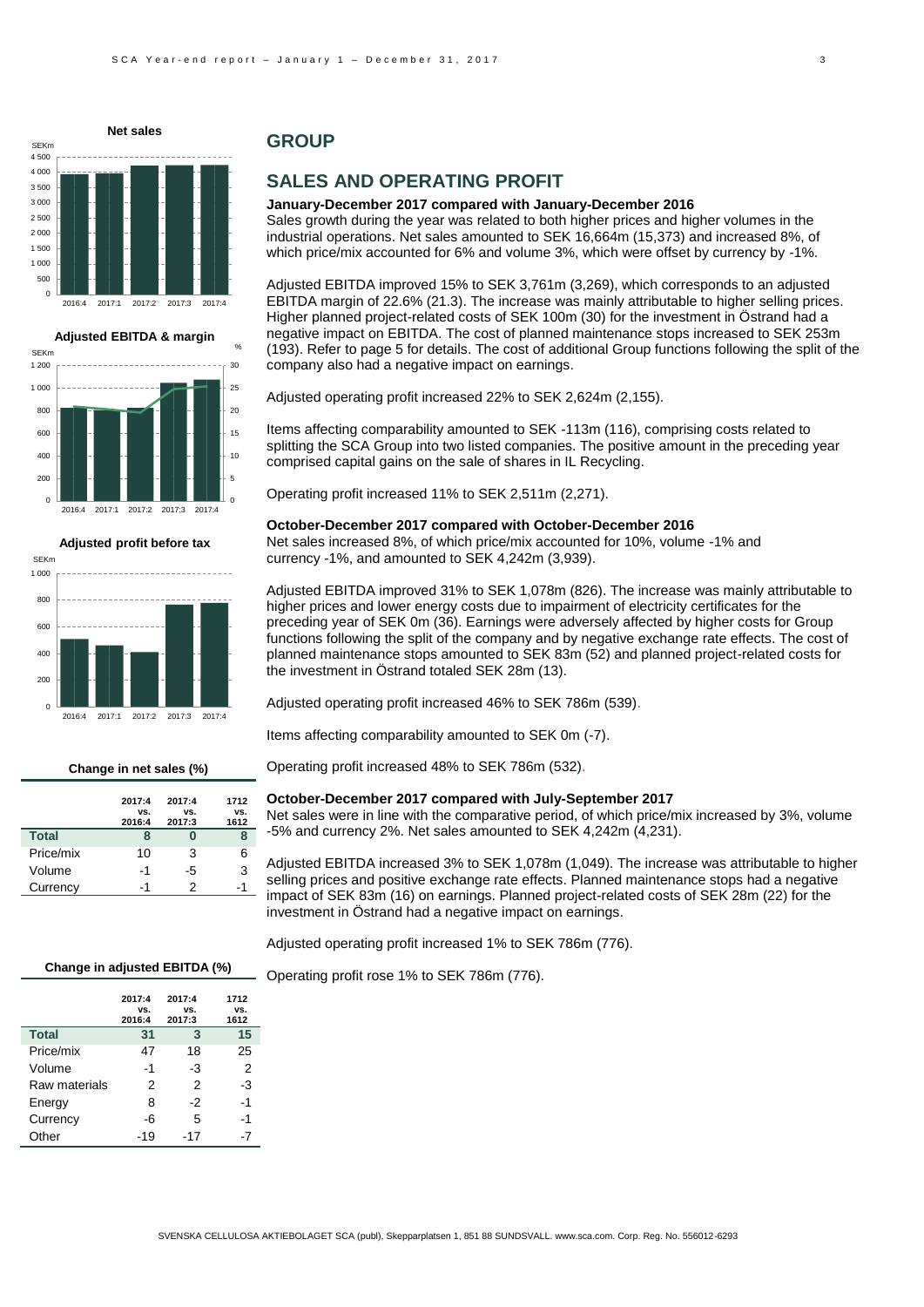

### **CASH FLOW**

#### **January-December 2017 compared with January-December 2016**

The operating cash surplus amounted to SEK 3,145m (2,584). The cash flow effect from changes in working capital was SEK -143m (374). Working capital as a share of net sales was stable at 17.7% (17.8). Current capital expenditures amounted to SEK -638m (-959). Operating cash flow was SEK 2,273m (1,917).

Strategic capital expenditures amounted to SEK -2,863m (-2,231) and related to the investment in increased capacity at the Östrand pulp mill, see page 6. Cash flow before dividend, continuing operations, was SEK -754m (-350).

Net cash flow from continuing and discontinued operations was SEK -27,225m (-3,784). The largest impact was due to the acquisition of BSN Medical in the discontinued operation (Essity) in the second quarter.

### **FINANCING**

In the second quarter, measures were taken to ensure that SCA's continuing operations, as previously announced and decided, would achieve net debt of SEK 5,000m, pro forma, at December 31, 2016. A dividend of SEK 4,214m was paid to the shareholders of SCA, and capital of SEK 598m was injected into the subsidiary Essity AB. Combined with existing net debt of SEK 188m at December 31, 2016, these two measures resulted in the intended level of net debt.

The negative cash flow combined with minor effects from translation differences and a remeasurement of equity, resulted in net debt of SEK 5,966m for SCA's continuing operations at December 31, 2017, an increase of SEK 966m compared with the pro forma net debt at the beginning of the year.

At December 31, 2017, gross debt amounted to SEK 7,177m, with an average maturity of 4.0 years and an average fixed-interest rate period of 6.9 months. Unutilized credit facilities amounted to approximately SEK 7,400m. Cash and cash equivalents amounted to SEK 538m.

At the end of the period, the debt/equity ratio was 0.16 (0.44).

In January-December 2017, financial items amounted to SEK -93m (-84).

#### **TAX**

#### **January-December 2017**

Tax expense, including items affecting comparability, was SEK 544m (417), corresponding to an effective tax rate of 22.5% (19.1). In the fourth quarter of 2016, a deferred tax asset of SEK 29m was recognized for the adjustment of income tax on capital gains on the sale of the publication paper mill in Laakirchen. In 2017, it was confirmed that no payment would be received, and thereby the tax asset was reversed and tax expense for the year was increased by SEK 29m. This non-recurring effect was offset by a reduced tax expense for the year due to issuance costs of SEK 21m associated with the distribution of Essity, which were recognized directly against equity.

### **EQUITY**

### **January-December 2017**

During the period, consolidated equity decreased SEK 42,766m to SEK 36,753m. Equity increased due to comprehensive income of SEK 142,217m for the period, and a private placement of SEK 960m to non-controlling interests. Equity decreased SEK 4,344m due to cash dividends (of which SEK 4,214m was distributed to SCA's shareholders and the remaining amount to non-controlling interests), and SEK 181,690m due to the distribution of shares in Essity AB. Other items increased equity by SEK 91m.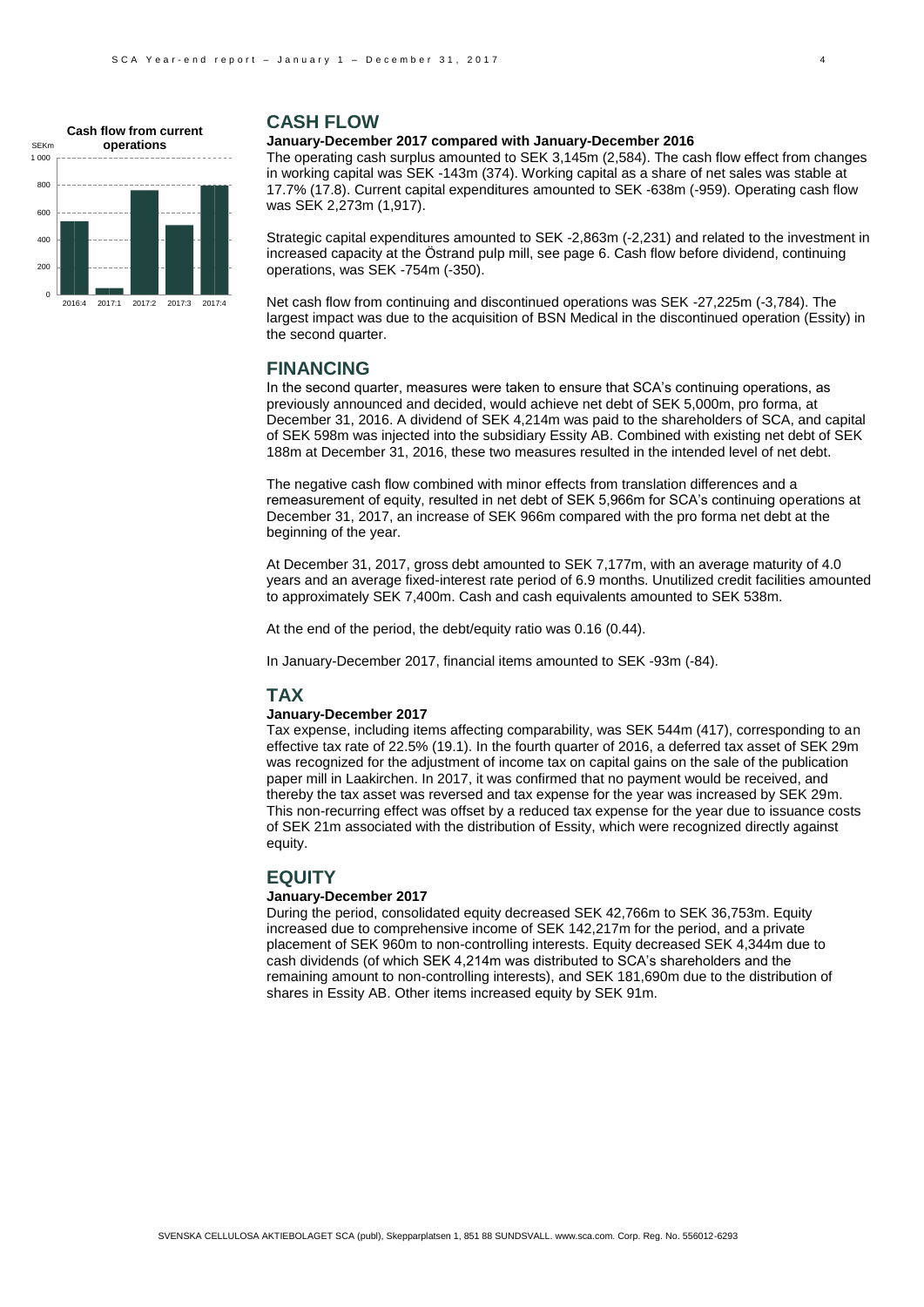# **CURRENCY EXPOSURE AND CURRENCY HEDGING**

Due to its major focus on exports, SCA's operations are sensitive to currency fluctuations. About 80% of sales are priced in currencies other than SEK. Most purchasing is conducted in SEK, but some purchasing is carried out in foreign currencies. Net exposure for the three largest currencies during the January-December period of 2017 are presented below, measured as sales in each foreign currency less purchases in the same currency.

| EUR.                       | EUR 579m        |
|----------------------------|-----------------|
| USD                        | <b>USD 355m</b> |
| GBP                        | GBP 118m        |
| Others (translated to SEK) | SEK 689m        |
| Total (translated to SEK)  | SEK 10.579m     |

The company has hedged about 70% of the expected net exposure from sales minus purchases in EUR over the next 12 months at the average EUR/SEK exchange rate of 9.94. All balance-sheet items in foreign currency are hedged, as well as decided and contracted expense in foreign currency for investments in fixed assets.

### **PLANNED MAINTENANCE STOPS**

In late September/early October in 2017, there was a maintenance stop at the kraftliner mill in Obbola (Paper) and the impact on earnings was distributed between the third and fourth quarters. In the fourth quarter, there was a maintenance stop at Östrand (Pulp). No maintenance stops are planned for the first quarter 2018.

The estimated effect of maintenance stops on earnings in 2018, calculated as the total of the direct cost of the maintenance and the effect from lower fixed cost coverage from the reduced production during the stop, is shown in the table below.

|              | <b>Actual</b> |        |        |        |       |  |  |  |
|--------------|---------------|--------|--------|--------|-------|--|--|--|
| <b>SEKm</b>  | 2016:1        | 2016:2 | 2016:3 | 2016:4 | Total |  |  |  |
| Pulp         | 24            | 24     | 24     | 23     | 95    |  |  |  |
| Paper        | ົ             | 48     | 19     | 29     | 98    |  |  |  |
| <b>Total</b> | 26            | 72     | 43     | 52     | 193   |  |  |  |

|       | <b>Actual</b> |        |        |        |       |  |  |  |  |
|-------|---------------|--------|--------|--------|-------|--|--|--|--|
| SEKm  | 2017:1        | 2017:2 | 2017:3 | 2017:4 | Total |  |  |  |  |
| Pulp  | 8             | 65     | 0      | 58     | 131   |  |  |  |  |
| Paper | 3             | 78     | 16     | 25     | 122   |  |  |  |  |
| Total | 11            | 143    | 16     | 83     | 253   |  |  |  |  |

|             |        |        | <b>Estimate</b> |        |       |
|-------------|--------|--------|-----------------|--------|-------|
| <b>SEKm</b> | 2018:1 | 2018:2 | 2018:3          | 2018:4 | Total |
| Pulp        |        | 180    | 20              | 20     | 220   |
| Paper       |        | 40     |                 | 50     | 90    |
| Total       | 0      | 220    | 20              | 70     | 310   |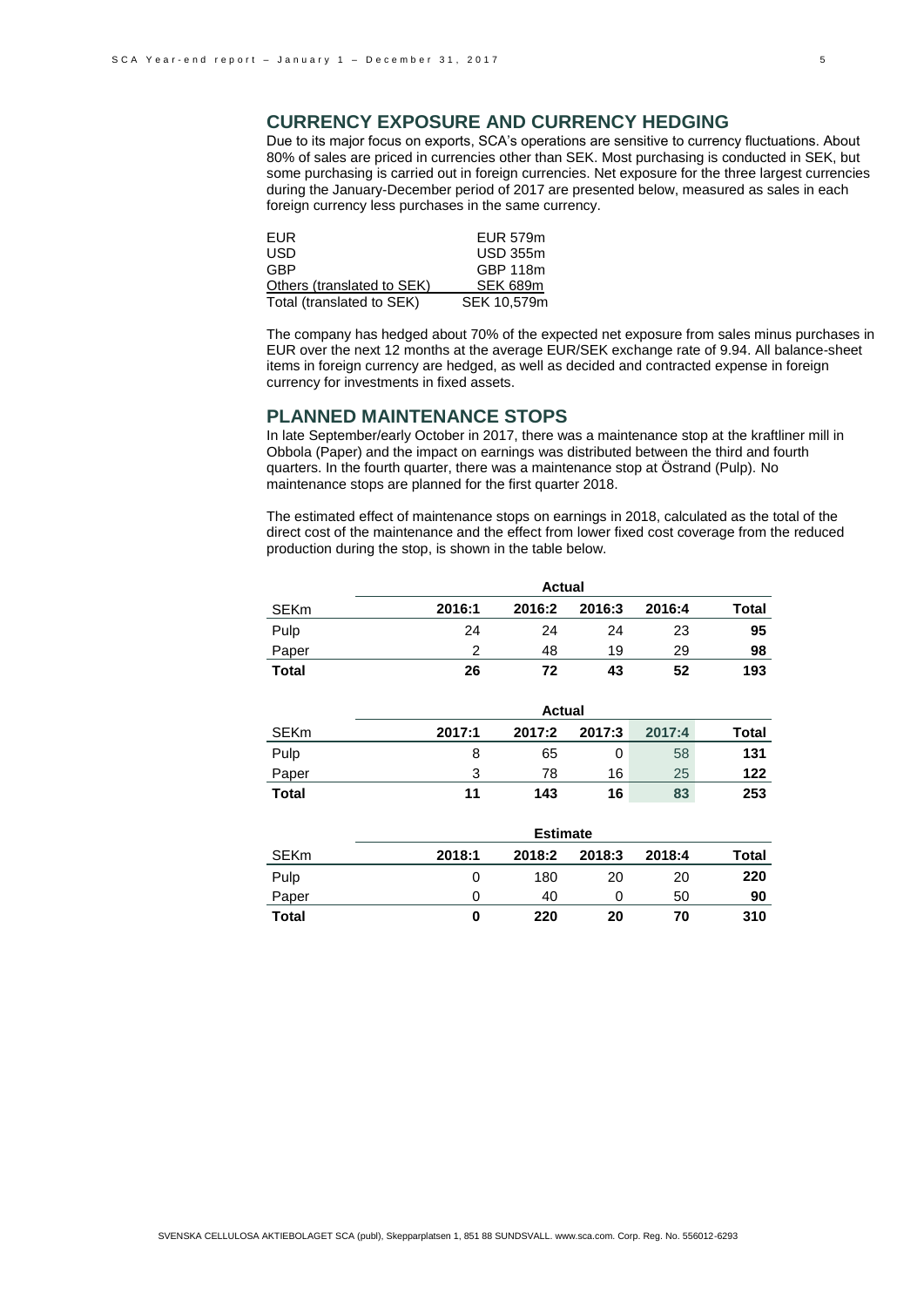## **INVESTMENT IN EXPANDED PULP CAPACITY AT ÖSTRAND**

In 2015, SCA decided to invest in increased pulp production capacity at the Östrand pulp mill. The annual production capacity of bleached kraft pulp is expected to increase from the current level of 430,000 tonnes to about 900,000 tonnes. The estimated investment is SEK 7.8bn.

Over the past ten years, the annual market growth rate for bleached softwood kraft pulp has been 1.5-2%, or about 0.5 million tonnes.<sup>1</sup> Growth in tissue and packaging paper has been particularly strong. SCA believes that this growth will continue during the coming years.

### **Project proceeding as planned**

The project is following the investment plan, in terms of both time and investment budget. At the end of the fourth quarter of 2017, about SEK 5.5bn had been invested in Östrand, corresponding to about 70% of the total investment. A further SEK 1.8bn is expected to be invested in 2018 and the remaining amount of SEK 0.5bn in 2019.

Production start-up is scheduled for June 2018, following an extended maintenance stop of about 45 days. For the full-year 2018, the production capacity for bleached kraft pulp is expected to reach approximately the same level as for the full-year 2017. The lost production volumes from the extended maintenance stop will be offset by higher capacity after the planned start-up in June.

#### **Temporary project-related costs**

During the investment, project-related costs will have a negative impact on earnings, in particular costs for additional wood handling, temporary staff increases to enable employee training and a higher rate of depreciation. For full-year 2017, project-related costs before tax amounted to approximately SEK 150m, of which depreciation accounted for about SEK 50m. For full-year 2016, project-related costs amounted to about SEK 75m, of which about SEK 45m was attributable to depreciation.

In 2018, project-related costs are expected to amount to approximately SEK 60m, of which about SEK 10m is attributable to depreciation. The costs will mainly impact the first and second quarters.

During the start-up period for the plant, direct costs for energy, chemicals, pulpwood and a higher share of B-grade pulp will be higher than normal. For 2018, these expenses are expected to impact earnings by between SEK 100m and SEK 250m depending on the start-up curve, primarily during the second and third quarters.

In 2018, the amount of capital tied up in working capital, in particular the raw material inventory, will successively increase due to higher production volumes.

### **Efficient production facility with double the capacity**

The project will double SCA's capacity and make Östrand one of the most cost-efficient production facilities in the world for softwood kraft pulp.

According to the start-up curve, production capacity is expected to gradually increase until the end of 2019. 2020 is therefore expected to be the first year with full effect, corresponding to 900,000 tonnes. The Östrand mill also has a chemical thermomechanical pulp (CTMP) production capacity of 100,000 tonnes per year, which will remain unchanged after the investment.

At full capacity utilization, Östrand's cash costs are expected to decrease by about SEK 350 per tonne, mainly related to indirect costs. This places Östrand in the top quartile of the cost curve for the world's bleached kraft pulp producers.<sup>2</sup>

Depreciation is expected to increase by about SEK 300m per year from the third quarter and onward.

<sup>1</sup> Source: RISI, PPPC, SCA <sup>2</sup> Source: Pöyry, SCA's estimate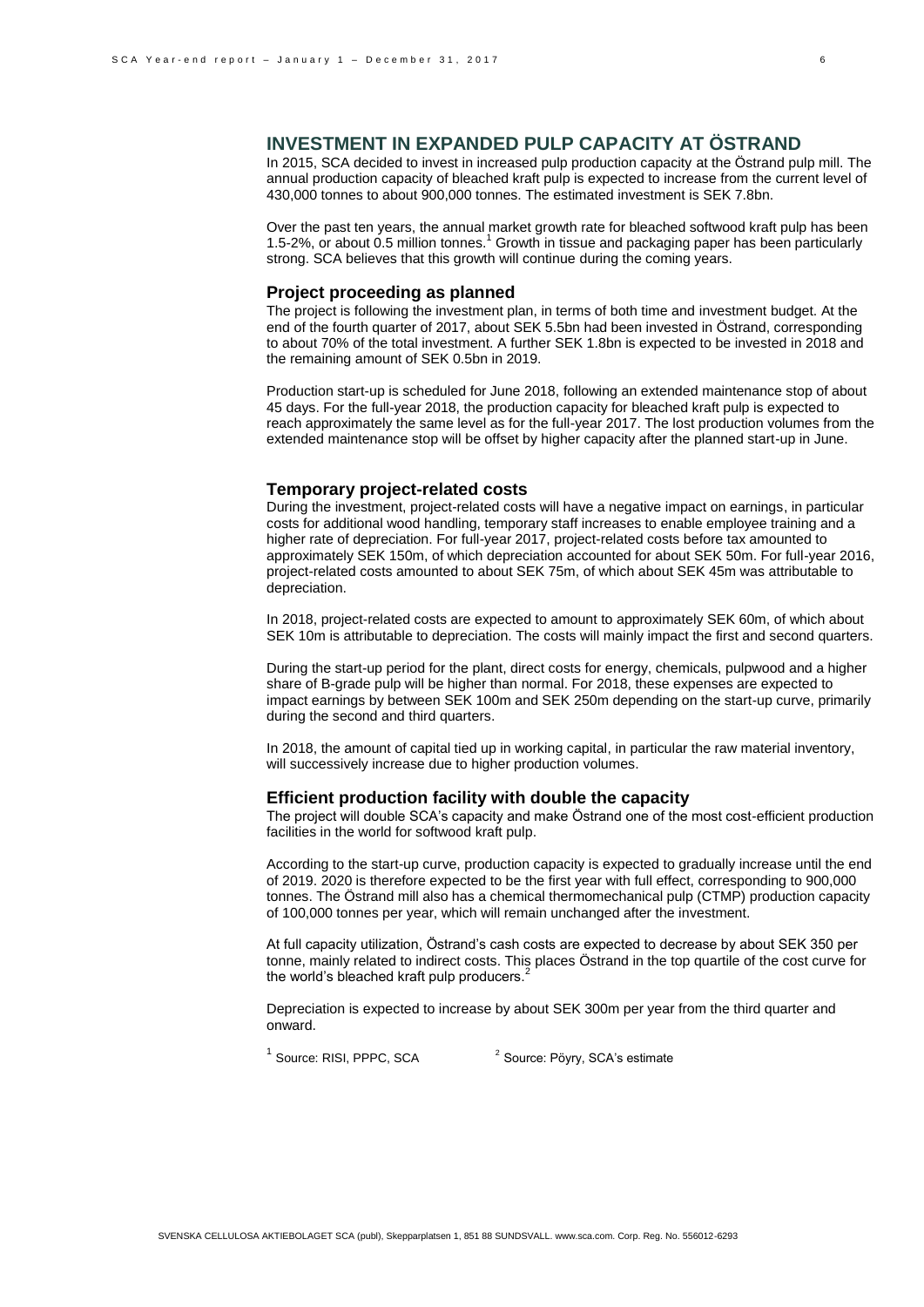

\* before elimination of intra-Group sales

**Share of adjusted EBITDA 2017\*\***

### **FOREST**

*SCA owns 2.6 million hectares of forest land, of which 2 million is productive, and supplies timber to SCA's forest industry operations (Wood, Pulp and Paper). Approximately the same amount of timber that is harvested from SCA's own forests is purchased from other forest owners. By-products are used in energy production.* 

|                                                          |        |        | Quarter |        |     |        | <b>Full year</b> |       |
|----------------------------------------------------------|--------|--------|---------|--------|-----|--------|------------------|-------|
| <b>SEKm</b>                                              | 2017:4 | 2016:4 | %       | 2017:3 | %   | 2017   | 2016             | %     |
| Net sales                                                | 1,287  | 1,296  | $-1$    | 1,261  | 2   | 5,070  | 4,978            | 2     |
| Adjusted EBITDA <sup>1</sup>                             | 358    | 338    | 6       | 316    | 13  | 1,363  | 1,238            | 10    |
| Depreciation                                             | $-36$  | $-28$  | 29      | $-29$  | 24  | $-120$ | $-107$           | 12    |
| Adjusted operating profit <sup>1</sup>                   | 323    | 310    | 4       | 288    | 12  | 1.244  | 1,131            | 10    |
| Adjusted EBITDA margin, % <sup>1</sup>                   | 27.8   | 26.1   |         | 25.1   |     | 26.9   | 24.9             |       |
| Adjusted operating margin, % <sup>1</sup>                | 25.1   | 23.9   |         | 22.8   |     | 24.5   | 22.7             |       |
| Adjusted return on capital employed, %                   | 4.8    | 4.7    |         | 4.3    |     | 4.7    | 4.3              |       |
| Harvesting of own forest, thousand m <sup>3</sup><br>sub | 1,468  | 1,368  | 7       | 964    | 52  | 4,449  | 4,099            | 9     |
| Revaluation of biological assets                         | 102    | 120    | $-15$   | 181    | -44 | 617    | 689              | $-10$ |

 $1$  Excluding items affecting comparability

#### **Management of SCA-owned forest**

Forest includes net sales from timber sourced from SCA's own forests, and from timber purchased from other forest owners, which is sold internally to SCA's forest industry operations, as well as other income primarily from the sale of forest seedlings. Pricing to the industry is based on Forest's external timber purchasing prices. Logistics cost savings generated by location swaps are reported in the industries. These sales of internally and externally purchased timber volumes supplied to SCA's forest industry operations, together with the internal supply of by-products, represent Forest's net sales.

The proportion of timber harvested from SCA-owned forest relative to deliveries from external suppliers varies between quarters. The revaluation of biological assets amounted to SEK 102m in the fourth quarter, compared with SEK 181m in the third quarter.

During the year, the volume of timber harvested from SCA-owned forest was  $4.4$  million  $m<sup>3</sup>$  sub. The current planned rate of timber harvested from SCA-owned forest is approximately 4.3 million m<sup>3</sup> sub per year.

#### **January-December 2017 compared with January-December 2016**

Net sales increased 2% to SEK 5,070m (4,978). This increase was related to higher deliveries. The price trend was stable with minor price increases at the end of the year.

Adjusted EBITDA improved 10% to SEK 1,363m (1,238). The increase was attributable to the higher share of timber deliveries from SCA-owned forest.

#### **October-December 2017 compared with October-December 2016**

Net sales decreased slightly to SEK 1,287m (1,296), largely due to lower deliveries. The price trend was stable with minor price increases.

Adjusted EBITDA improved 6% to SEK 358m (338). This increase was mainly due to a higher share of timber deliveries from SCA-owned forest.

#### **October-December 2017 compared with July-September 2017**

Net sales increased 2% to SEK 1,287m (1,261). This increase was related to higher deliveries. Prices were in line with the preceding quarter.

Adjusted EBITDA improved 13% to SEK 358m (316). The increase was mainly related to a higher share of timber deliveries from SCA-owned forest which was offset by lower earnings from the revaluation of biological assets.



\*\* share calculated of total EBITDA excluding

**34%**

central costs

### **Adjusted EBITDA & margin**

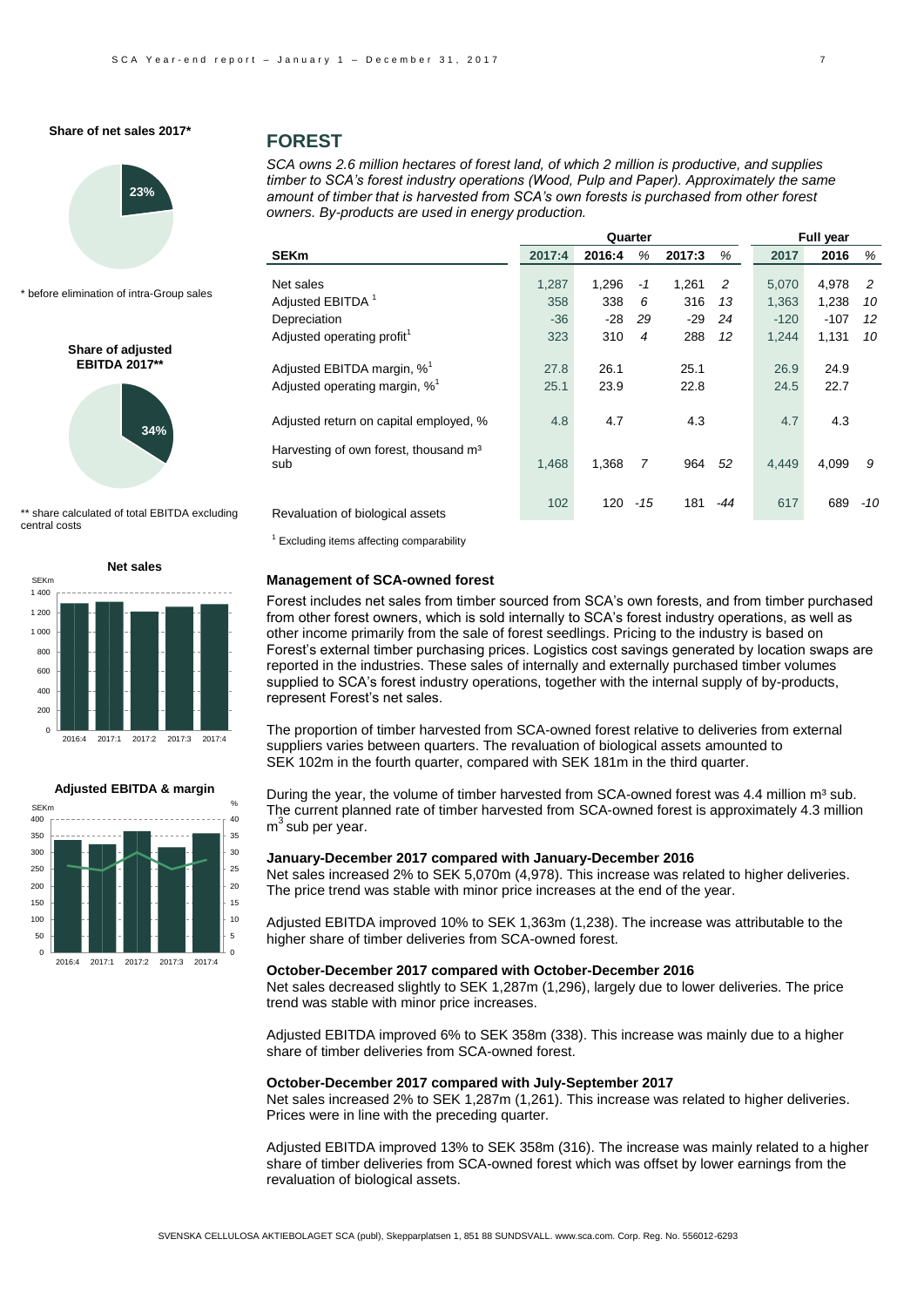

\* before elimination of intra-Group sales

**Share of adjusted EBITDA 2017\*\***



\*\* share calculated of total EBITDA excluding central costs





### **WOOD**

*The Wood segment comprises five sawmills in Sweden, wood processing units with planing mills in Sweden, the UK and France, as well as a distribution and wholesale business. All by-products from the sawmills are used; chips are used as raw material at pulp and paper mills, sawdust is used in SCA's pellet manufacturing and bark in SCA's energy production.* 

| 2017:4 | 2016:4 | %     | 2017:3       | %     | 2017   | 2016   | %                         |  |
|--------|--------|-------|--------------|-------|--------|--------|---------------------------|--|
|        |        |       |              |       |        |        |                           |  |
|        |        |       |              |       |        |        | 10                        |  |
| 184    | 161    | 14    | 187          | $-2$  | 670    | 531    | 26                        |  |
| $-55$  | $-53$  | 4     | $-54$        | 2     | $-226$ | $-197$ | 15                        |  |
| 128    | 108    | 19    | 133          | $-4$  | 443    | 334    | 33                        |  |
| 12.9   | 11.8   |       | 11.9         |       | 11.2   | 9.8    |                           |  |
| 9.0    | 7.9    |       | 8.5          |       | 7.4    | 6.1    |                           |  |
| 18.7   | 15.5   |       | 18.9         |       | 15.7   | 12.2   |                           |  |
| 602    | 617    | $-2$  | 687          | $-12$ | 2,595  | 2,480  | 5                         |  |
|        | 1.426  | 1.361 | Quarter<br>5 | 1,567 | -9     | 5.994  | <b>Full year</b><br>5.441 |  |

 $1$  Excluding items affecting comparability

### **January-December 2017 compared with January-December 2016**

Net sales increased 10% to SEK 5,994m (5,441). The increase was attributable to higher selling prices and higher volumes.

Adjusted EBITDA improved 26% to SEK 670m (531). The increase was mainly related to higher selling prices and volumes. The timber yield continued to improve and strong production also had a positive impact on earnings.

#### **October-December 2017 compared with October-December 2016**

Net sales increased 5% to SEK 1,426m (1,361), attributable to higher selling prices, which were slightly offset by lower volumes.

Adjusted EBITDA improved 14% to SEK 184m (161). The increase was mainly related to higher selling prices. Timber yield continued to improve and a good production level also had a positive impact on earnings. Higher raw material costs had a negative impact on earnings.

#### **October-December 2017 compared with July-September 2017**

Net sales declined 9% to SEK 1,426m (1,567). The decrease was mainly due to seasonally lower deliveries.

Adjusted EBITDA declined 2% to SEK 184m (187). The decrease was mainly attributable to lower volumes.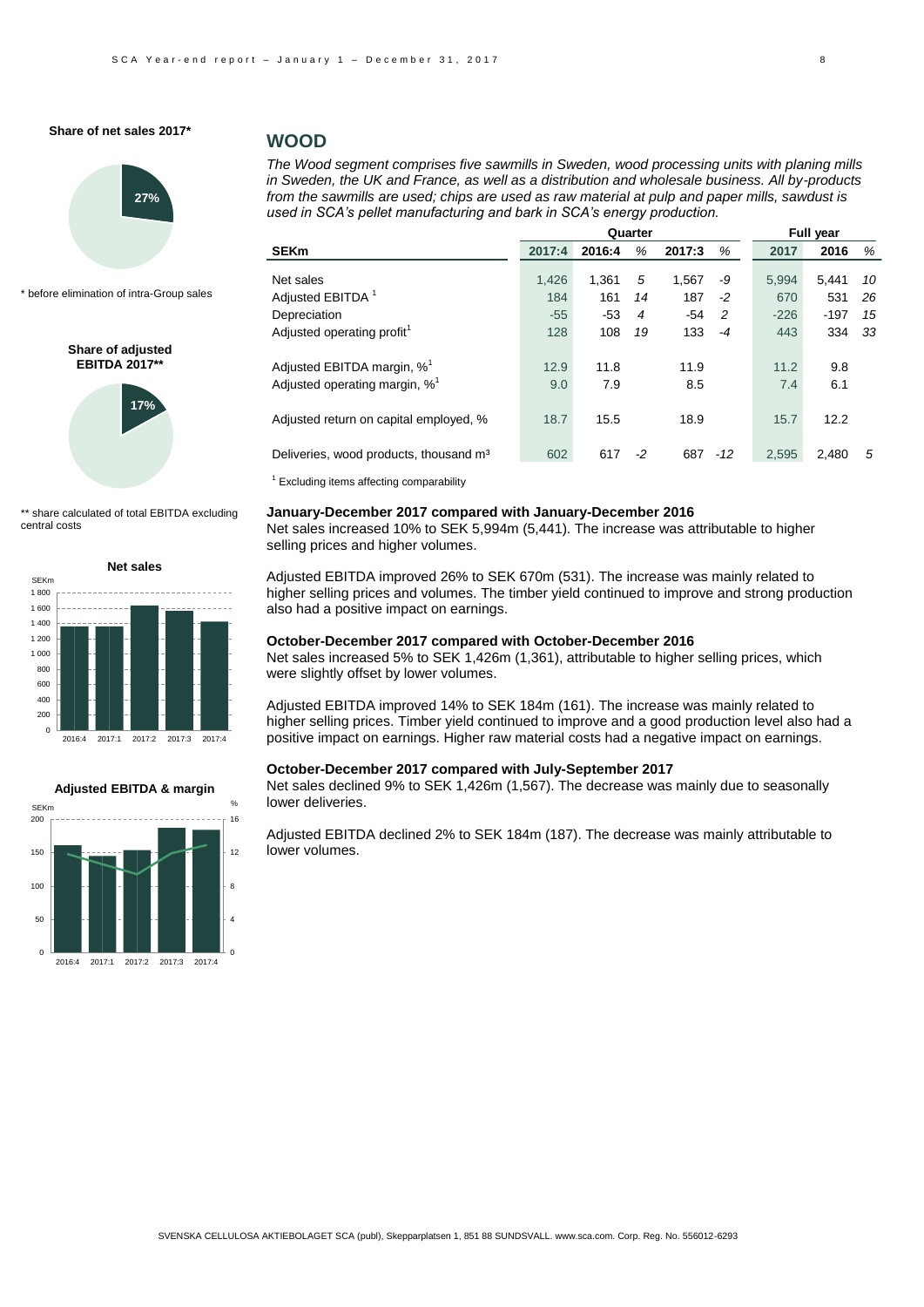

\* before elimination of intra-Group sales

**Share of adjusted EBITDA 2017** 



\*\* share calculated of total EBITDA excluding central costs





### **PULP**

*The Pulp segment comprises softwood kraft pulp and chemical thermomechanical pulp (CTMP). The pulp is produced in Östrand, where a major investment project to expand the production capacity is also ongoing.*

|                                        |        |        | Quarter |        |                |        | <b>Full year</b> |       |
|----------------------------------------|--------|--------|---------|--------|----------------|--------|------------------|-------|
| <b>SEKm</b>                            | 2017:4 | 2016:4 | $\%$    | 2017:3 | %              | 2017   | 2016             | %     |
| Net sales                              | 672    | 668    | 1       | 644    | $\overline{4}$ | 2.542  | 2.492            | -2    |
| Adjusted EBITDA <sup>1</sup>           | 149    | 102    | 46      | 158    | -6             | 482    | 530              | -9    |
| Depreciation                           | $-63$  | $-65$  | $-3$    | $-56$  | 13             | $-247$ | $-258$           | -4    |
| Adjusted operating profit <sup>1</sup> | 87     | 37     | 135     | 102    | $-15$          | 236    | 272              | $-13$ |
| Adjusted EBITDA margin, % <sup>1</sup> | 22.2   | 15.3   |         | 24.5   |                | 19.0   | 21.3             |       |
| Adjusted operating margin, $\%^1$      | 12.9   | 5.5    |         | 15.8   |                | 9.3    | 10.9             |       |
| Adjusted return on capital employed, % | 5.1    | 3.4    |         | 6.6    |                | 4.0    | 7.5              |       |
| Deliveries, pulp, thousand tonnes      | 125    | 131    | -5      | 128    | $-2$           | 495    | 507              | $-2$  |
|                                        |        |        |         |        |                |        |                  |       |

 $1$  Excluding items affecting comparability

#### **January-December 2017 compared with January-December 2016**

Net sales increased 2% to SEK 2,542m (2,492). The increase was related to higher selling prices, which was offset by lower volumes.

Adjusted EBITDA declined 9% to SEK 482m (530). Higher selling prices had a positive impact on earnings. EBITDA was adversely impacted by higher planned project-related costs of SEK 100m (30) for the investment in Östrand, an earnings impact of SEK 131m (95) from planned maintenance stops and a revaluation of SEK 35m (29) related to a market valuation of electricity certificates.

### **October-December 2017 compared with October-December 2016**

Net sales increased 1% to SEK 672m (668). The increase was due to higher selling prices and was offset by lower deliveries and negative exchange rate effects.

Adjusted EBITDA improved 46% to SEK 149m (102). The increase was attributable to higher selling prices and lower energy costs due to the impairment of electricity certificates in the preceding year. Exchange rate effects had a negative impact on earnings. Planned maintenance stops had a negative impact of SEK 58m (23) on earnings. Higher planned project-related costs of SEK 28m (13) for the investment in Östrand had a negative impact on earnings.

### **October-December 2017 compared with July-September 2017**

Net sales increased 4% to SEK 672m (644), primarily due to higher selling prices and positive exchange rate effects, which were offset by lower deliveries.

Adjusted EBITDA declined 6% to SEK 149m (158). Earnings were positively impacted by higher selling prices. Higher energy costs during the planned maintenance stops had an adverse impact on earnings. The cost of planned maintenance stops amounted to SEK 58m (0). Planned project-related costs of SEK 28m (22) for the investment in Östrand had a negative impact on earnings, but were in line with the preceding quarter.

SCA provides more detailed information about the investment in expanded pulp capacity at Östrand on page 6 of this report.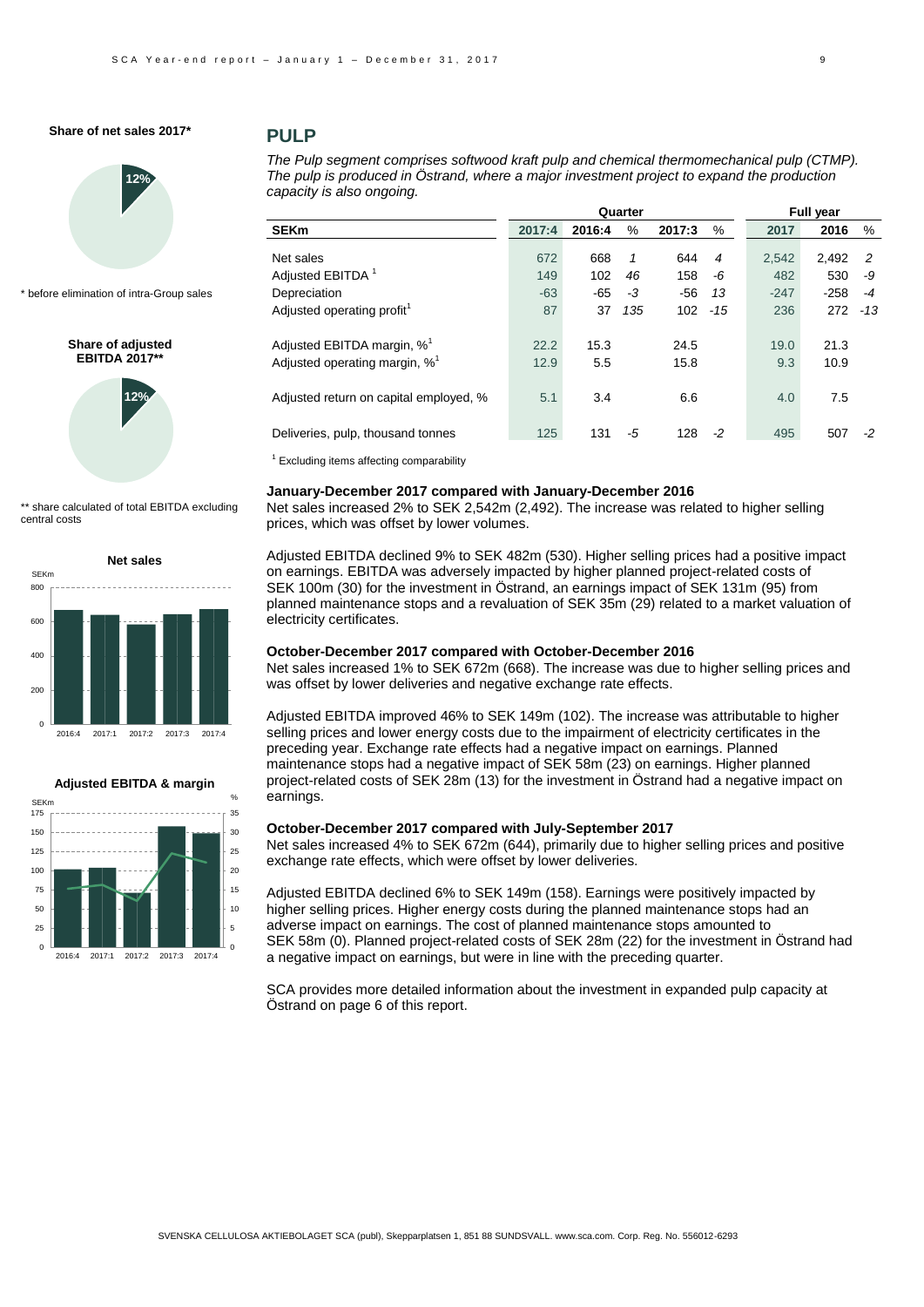

\* before elimination of intra-Group sales

**Share of adjusted EBITDA 2017\*\***



\*\* share calculated of total EBITDA excluding central costs





## **PAPER**

*The Paper segment comprises packaging paper (kraftliner) manufactured in Obbola and Munksund, and publication paper manufactured in Ortviken and used for magazines, catalogues and commercial print.*

| 2017:4 | 2016:4 | %    | 2017:3          | %              | 2017   | 2016   | %                       |
|--------|--------|------|-----------------|----------------|--------|--------|-------------------------|
| 2,220  | 1.998  | 11   | 2,096           | 6              | 8.434  | 7.744  | 9                       |
| 481    | 276    | 74   | 439             | 10             | 1.479  | 1,128  | 31                      |
| $-131$ | $-137$ | $-4$ | $-129$          | 2              | $-523$ | $-542$ | $-4$                    |
| 351    | 139    | 153  | 308             | 14             | 956    | 586    | 63                      |
|        |        |      |                 |                |        |        |                         |
| 21.7   | 13.8   |      | 20.9            |                | 17.5   | 14.6   |                         |
| 15.8   | 7.0    |      | 14.7            |                | 11.3   | 7.6    |                         |
|        |        |      |                 |                |        |        |                         |
| 23.6   | 8.8    |      | 20.5            |                | 15.8   | 9.7    |                         |
|        |        |      |                 |                |        |        |                         |
| 204    | 195    | 5    | 197             | $\overline{4}$ | 845    | 800    | 6                       |
|        |        |      |                 |                |        |        |                         |
|        |        |      |                 |                |        |        | 0                       |
|        | 187    | 194  | Quarter<br>$-4$ | 192            | -3     | 732    | <b>Full year</b><br>730 |

 $1$  Excluding items affecting comparability

### **January-December 2017 compared with January-December 2016**

Net sales increased 9% to SEK 8,434m (7,744). The increase was attributable to higher volumes and higher selling prices for kraftliner, but was offset by lower selling prices for publication paper.

Adjusted EBITDA improved 31% to SEK 1,479m (1,128). Higher selling prices for kraftliner had a positive impact on earnings. Higher raw material costs and lower selling prices for publication paper had an adverse impact on earnings. Planned maintenance stops of SEK 122m (98) had a negative impact on earnings.

#### **October-December 2017 compared with October-December 2016**

Net sales increased 11% to SEK 2,220m (1,998). The increase was mainly due to higher selling prices and volumes for kraftliner.

Adjusted EBITDA improved 74% to SEK 481m (276). The increase was mainly related to higher selling prices for kraftliner.

#### **October-December 2017 compared with July-September 2017**

Net sales increased 6% to SEK 2,220m (2,096). The increase was attributable to higher selling prices for kraftliner, and positive exchange rate effects.

Adjusted EBITDA improved 10% to SEK 481m (439). The increase was primarily related to higher selling prices for kraftliner and positive exchange rate effects. The cost of planned maintenance stops increased compared with the preceding quarter and amounted to SEK 25m (16).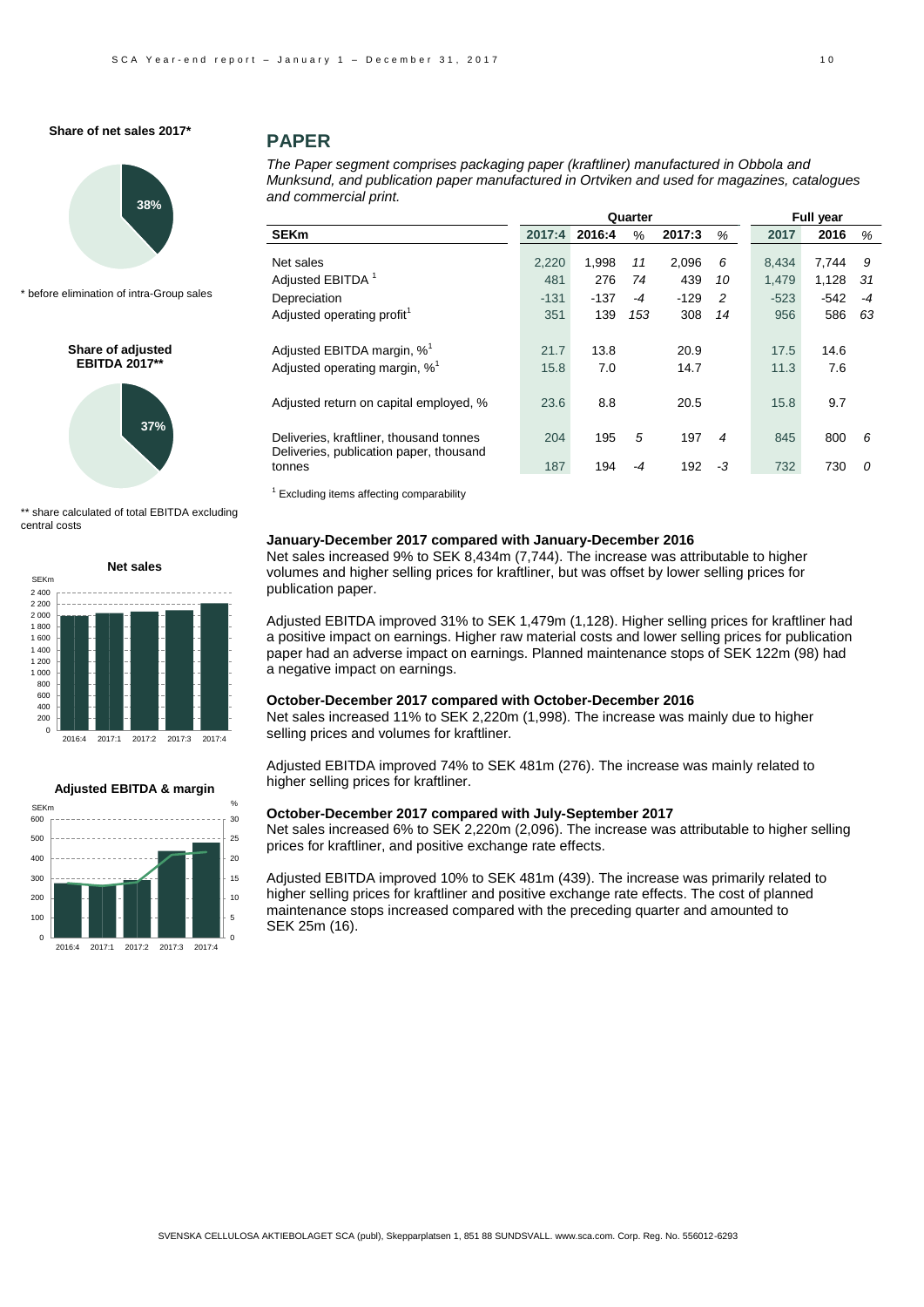### **DISTRIBUTION OF SHARES**

| December 31, 2017           | Class A    | Class B     | Total       |
|-----------------------------|------------|-------------|-------------|
| Registered number of shares | 64,587,991 | 637.754.498 | 702,342,489 |

At the end of the period, the proportion of Class A shares was 9.2%. In the fourth quarter, a total of 5,600 Class A shares were converted to Class B shares at the request of shareholders. The total number of votes in the company has thereafter amounted to 1,283,634,408.

## **EVENTS AFTER THE QUARTER**

No significant events took place after the end of the quarter.

## **FUTURE REPORTS**

- Financial statements for the first quarter will be published on April 26, 2018.
- Financial statements for the second quarter will be published on July 25, 2018.
- Financial statements for the third quarter will be published on October 30, 2018.

### **CAPITAL MARKETS DAY**

Due to the major interest in SCA's forest assets and forest operations, SCA will be hosting a forest-focused capital markets day in the Sundsvall area on May 22, 2018.

### **INVITATION TO PRESS CONFERENCE ON YEAR-END REPORT 2017**

Members of the media and analysts are hereby invited to attend a press conference where this interim report will be presented by the President and CEO, Ulf Larsson, and CFO, Toby Lawton.

Time: January 30, 2018 at 10:00 a.m.

Venue: St:a Clara, Lundqvist & Lindqvist Klara Strand, Klarabergsviadukten 90 in Stockholm, Sweden.

The press conference will be webcast live a[t www.sca.com.](http://www.sca.com/) It is also possible to participate by telephone by calling:

Sweden: +46 (0) 8 5661 9445, UK: +44 (0) 1452 541 003, or the US: +1 646 741 2120

Specify "SCA" or the conference ID: 3187733

Sundsvall, January 30, 2018

SVENSKA CELLULOSA AKTIEBOLAGET SCA (publ)

Ulf Larsson President and CEO

### **For further information, please contact**

Ulf Larsson, President and CEO, +46 (0)60 19 46 46 Toby Lawton, CFO, +46 (0)60 19 31 09 Björn Lyngfelt, Senior Vice President, Group Communications, +46 (0)60 19 34 98 Andreas Ewertz, Investor Relations Director, +46 (0)60 19 31 97

### **Please note**:

This is information that SCA is obliged to make public pursuant to the EU Market Abuse Regulation and the Securities Markets Act. This report has been prepared in both Swedish and English versions. In case of variations in the content between the two versions, the Swedish version shall govern. The information was submitted for publication, through the agency of the contact person set out below, on January 30, 2018 at 08:00 a.m. CET. The report has not been reviewed by the company's auditors.

Björn Lyngfelt, Senior Vice President, Group Communications, +46 (0)60 19 34 98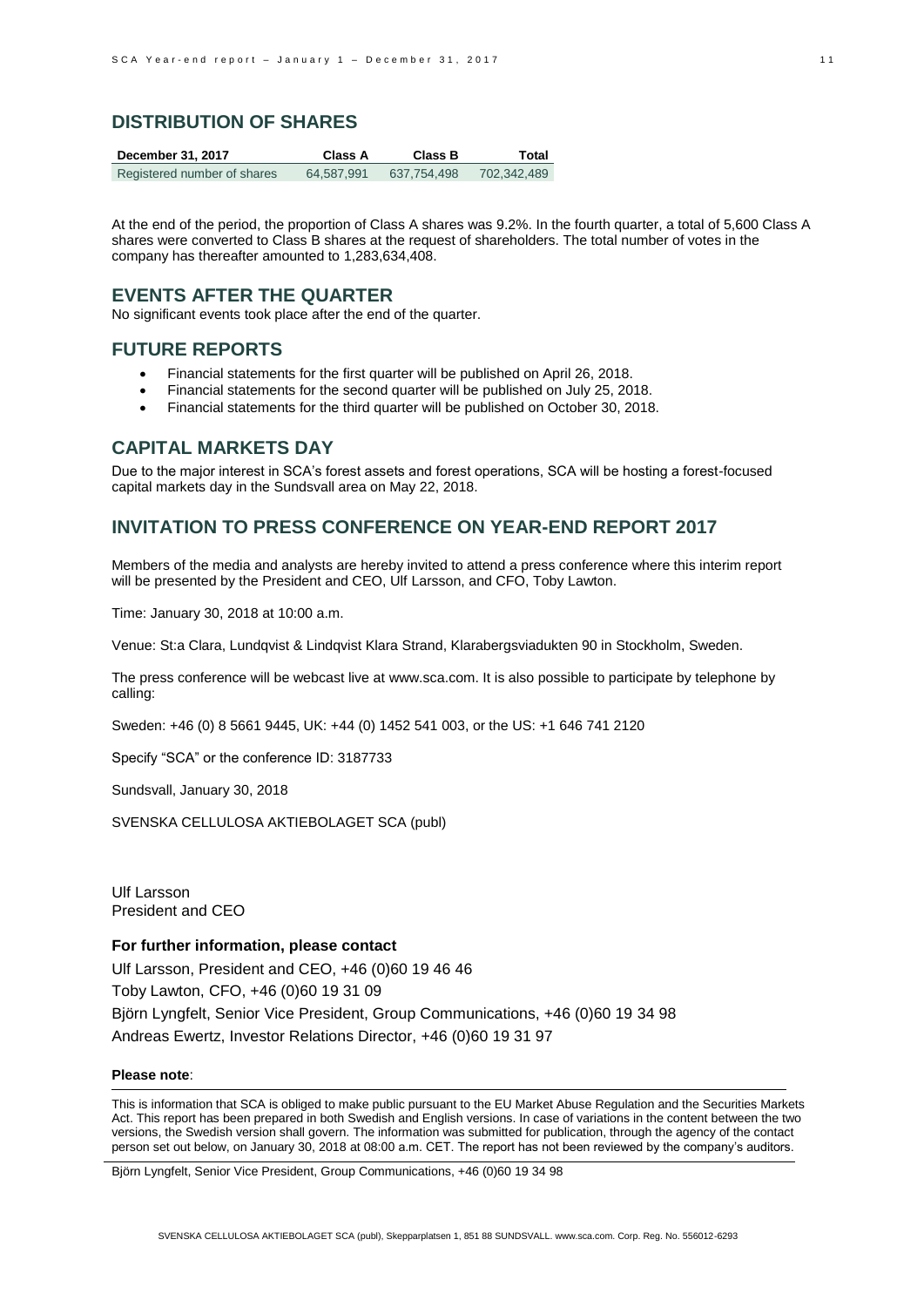# **CONSOLIDATED STATEMENT OF PROFIT OR LOSS**

|                                                                          |                |               | Quarter |          |                  | <b>Full year</b> |          |       |
|--------------------------------------------------------------------------|----------------|---------------|---------|----------|------------------|------------------|----------|-------|
| <b>SEKm</b>                                                              | 2017:4         | 2016:4        |         | % 2017:3 | %                | 2017             | 2016     | $\%$  |
| Net sales                                                                | 4,242          | 3,939         | 8       | 4,231    | 0                | 16,664           | 15,373   | 8     |
| Other income                                                             | 436            | 451           | -3      | 365      | 19               | 1,603            | 1,724    | $-7$  |
| Change in inventories                                                    | 88             | 79            |         | -143     |                  | $-159$           | $-132$   |       |
| Change in value in biological assets                                     | 102            | 120           | $-15$   | 181      | $-44$            | 617              | 689      | $-10$ |
| Raw materials and consumables                                            | $-1,631$       | $-1,698$      | $-4$    | $-1,394$ | 17               | $-5,951$         | $-5,585$ | 7     |
| Personnel costs                                                          | $-761$         | $-621$        | 23      | $-635$   | 20               | $-2,763$         | $-2,536$ | 9     |
| Other external costs                                                     | $-1,399$       | $-1,439$      | -3      | $-1,555$ | -10              | $-6,251$         | $-6,258$ | 0     |
| Share of profits of associates                                           | $\mathbf{1}$   | -5            |         | 0        |                  | $\mathbf{1}$     | -6       |       |
| Items affecting comparability                                            | $\overline{0}$ | -7            |         | 0        |                  | $-113$           | 116      |       |
| <b>EBITDA</b>                                                            | 1,078          | 819           | 32      | 1,049    | $\boldsymbol{3}$ | 3,648            | 3,385    | 8     |
| Depreciation                                                             | $-292$         | -287          | 2       | -273     | 7                | $-1,137$         | $-1,114$ | 2     |
| <b>Operating profit</b>                                                  | 786            | 532           | 48      | 776      | $\mathbf{1}$     | 2,511            | 2,271    | 11    |
| <b>Financial items</b>                                                   | $-7$           | $-23$         |         | $-11$    |                  | $-93$            | -84      |       |
| <b>Profit before tax</b>                                                 | 779            | 509           | 53      | 765      | $\overline{2}$   | 2,418            | 2,187    | 11    |
| Tax                                                                      | $-183$         | $-96$         |         | $-138$   |                  | $-544$           | $-417$   |       |
| Net Profit for the period from continuing operations                     | 596            | 413           | 44      | 627      | -5               | 1,874            | 1,770    | 6     |
| Net profit for the period, discontinued operations <sup>1</sup>          | $\overline{0}$ | 1,170         |         | 0        |                  | 140,281          | 4,242    |       |
|                                                                          |                |               |         |          |                  |                  |          |       |
| Net Profit for the period from continuing and discontinued<br>operations | 596            | 1,583         |         | 627      |                  | 142,155          | 6,012    |       |
|                                                                          |                |               |         |          |                  |                  |          |       |
| Earnings attributable to:                                                |                |               |         |          |                  |                  |          |       |
| Owners of the parent                                                     |                |               |         |          |                  |                  |          |       |
| Profit from continuing operations                                        | 595            | 413           |         | 627      |                  | 1,873            | 1,770    |       |
| Profit from discontinued operations <sup>1</sup>                         | $\overline{0}$ | 985           |         | 0        |                  | 139,955          | 3,800    |       |
|                                                                          |                |               |         |          |                  |                  |          |       |
| Net Profit from continuing and discontinued operations                   | 595            | 1,398         |         | 627      |                  | 141,828          | 5,570    |       |
| <b>Non-controlling interests</b>                                         |                |               |         |          |                  |                  |          |       |
| Profit from continuing operations                                        | $\mathbf{1}$   | 0             |         | 0        |                  | 1                | 0        |       |
| Profit from discontinued operations                                      | $\overline{0}$ | 185           |         | 0        |                  | 326              | 442      |       |
|                                                                          |                |               |         |          |                  |                  |          |       |
| Profit from continuing and discontinued operations                       | $\mathbf{1}$   | 185           |         | 0        |                  | 327              | 442      |       |
|                                                                          |                |               |         |          |                  |                  |          |       |
| Average no. of shares, millions                                          | 702.3          | 702.3         |         | 702.3    |                  | 702.3            | 702.3    |       |
| Earnings per share SEK - continuing operations <sup>2</sup>              | 0.85           | 0.59          |         | 0.89     |                  | 2.67             | 2.52     |       |
| Earnings per share SEK - total company <sup>2</sup>                      | 0.85           | 1.99          |         | 0.89     |                  | 201.94           | 7.93     |       |
| - of which profit effect from the distribution of Essity shares          |                |               |         |          |                  | 194.94           |          |       |
|                                                                          |                |               |         |          |                  |                  |          |       |
| <sup>1</sup> Of which operating profit from discontinued operations      |                | 1,170         |         |          |                  | 3,367            | 4,242    |       |
| $2$ There are no dilution effects                                        |                |               |         |          |                  |                  |          |       |
|                                                                          |                |               |         |          |                  |                  |          |       |
| Percent                                                                  |                | 2017:4 2016:4 |         | 2017:3   |                  | 2017             | 2016     |       |
| EBITDA margin                                                            | 25.4           | 20.8          |         | 24.8     |                  | 21.9             | 22.0     |       |
| Operating margin                                                         | 18.5           | 13.5          |         | 18.3     |                  | 15.1             | 14.8     |       |
| Net margin                                                               | 14.0           | 10.5          |         | 14.8     |                  | 11.2             | 11.5     |       |
|                                                                          |                |               |         |          |                  |                  |          |       |
| Adjusted EBITDA margin                                                   | 25.4           | 21.0          |         | 24.8     |                  | 22.6             | 21.3     |       |
| Adjusted operating margin                                                | 18.5           | 13.7          |         | 18.3     |                  | 15.7             | 14.0     |       |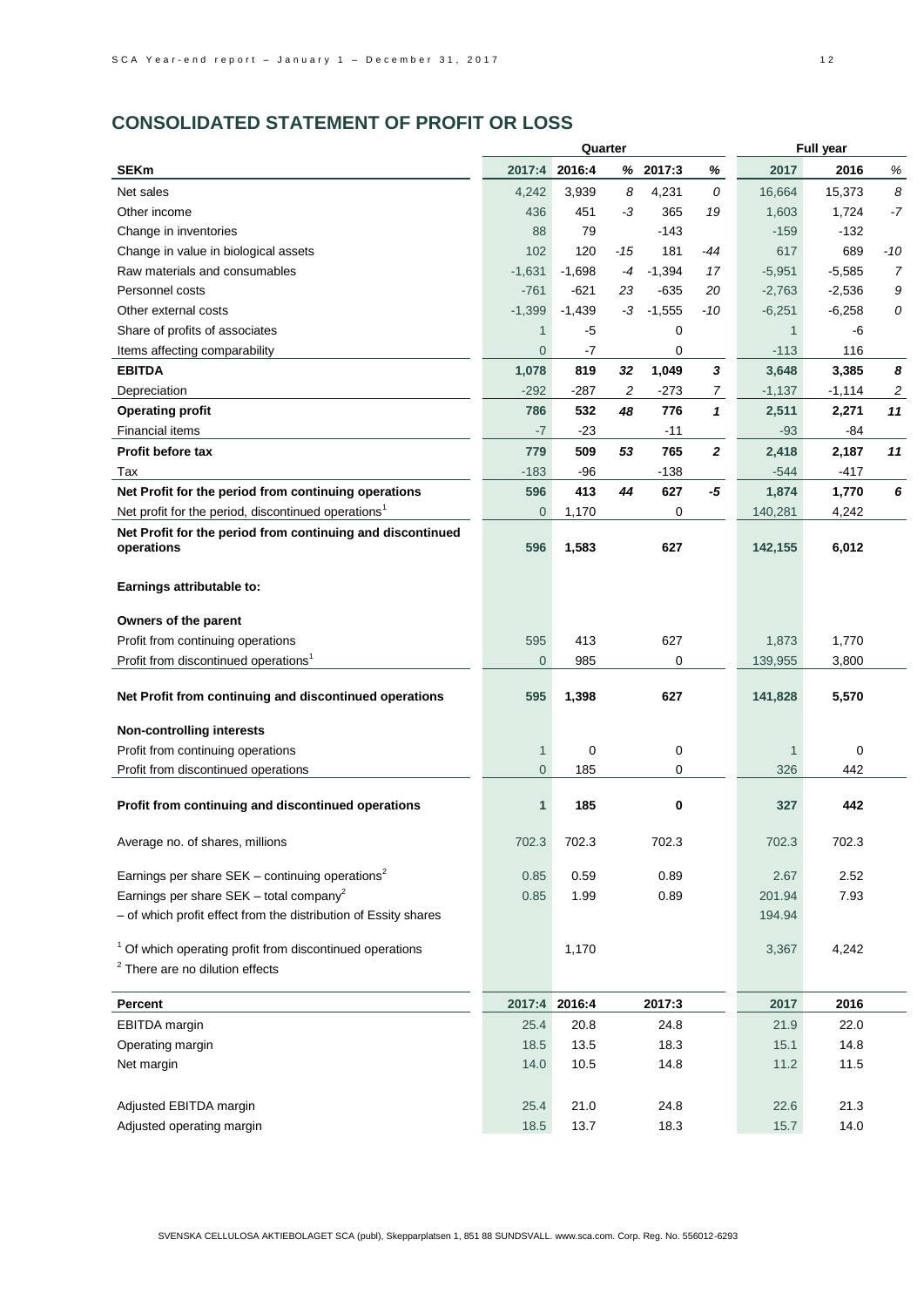# **CONSOLIDATED STATEMENT OF COMPREHENSIVE INCOME**

|                                                                                     | Quarter        |        |               | <b>Full year</b> |          |  |
|-------------------------------------------------------------------------------------|----------------|--------|---------------|------------------|----------|--|
| <b>SEKm</b>                                                                         | 2017:4         |        | 2016:4 2017:3 | 2017             | 2016     |  |
| Net profit for the period, continuing operations                                    | 596            | 413    | 627           | 1,874            | 1,770    |  |
| Net profit for the period, discontinued operations                                  | 0              | 1,170  | 0             | 140,281          | 4,242    |  |
| Net profit for the period                                                           | 596            | 1,583  | 627           | 142,155          | 6,012    |  |
|                                                                                     |                |        |               |                  |          |  |
| Other comprehensive income for the period                                           |                |        |               |                  |          |  |
| Items that may not be reclassified to the income statement                          |                |        |               |                  |          |  |
| Revaluation of defined benefit pension plans                                        | $-156$         | 254    | $-137$        | 144              | 44       |  |
| Income tax attributable to components of other comprehensive income                 | 35             | -56    | 30            | $-32$            | -10      |  |
| Sum continuing operations                                                           | $-121$         | 198    | $-107$        | 112              | 34       |  |
| Sum discontinued operations                                                         | $\overline{0}$ | 2,706  | 0             | 630              | $-1,148$ |  |
| Sum                                                                                 | $-121$         | 2,904  | $-107$        | 742              | $-1,114$ |  |
| Items that have been or may be reclassified subsequently to the<br>income statement |                |        |               |                  |          |  |
| Available-for-sale financial assets                                                 | $-2$           | 0      | 1             | $\mathbf 0$      | 0        |  |
| Cash flow hedges                                                                    | 42             | 61     | 21            | 17               | 221      |  |
| Translation differences in foreign operations                                       | 15             | $-114$ | -18           | $-4$             | -91      |  |
| Gains/losses from hedges of net investments in foreign operations                   | $\overline{0}$ | 0      | 0             | $\overline{0}$   | 0        |  |
| Income tax attributable to components of other comprehensive income                 | 83             | -12    | -97           | $-4$             | -48      |  |
| Sum continuing operations                                                           | 138            | -65    | -93           | 9                | 82       |  |
| Sum discontinued operations                                                         | $\overline{0}$ | 925    | 0             | $-689$           | 2,805    |  |
| Sum                                                                                 | 138            | 860    | -93           | $-680$           | 2,887    |  |
| Other comprehensive income for the period, net of tax                               |                |        |               |                  |          |  |
| Sum continuing operations                                                           | 17             | 133    | $-200$        | 121              | 116      |  |
| Sum discontinued operations                                                         | $\overline{0}$ | 3,631  | 0             | $-59$            | 1,657    |  |
| Sum                                                                                 | 17             | 3,764  | -200          | 62               | 1,773    |  |
| Total comprehensive income for the period                                           |                |        |               |                  |          |  |
| Sum continuing operations                                                           | 613            | 546    | 427           | 1,995            | 1,886    |  |
| Sum discontinued operations                                                         | $\overline{0}$ | 4,801  | 0             | 140,222          | 5,899    |  |
| <b>Sum</b>                                                                          | 613            | 5,347  | 427           | 142,217          | 7,785    |  |
| Total comprehensive income attributable to:                                         |                |        |               |                  |          |  |
| Owners of the parent                                                                | 613            | 5,096  | 427           | 142,049          | 7,108    |  |
| Non-controlling interests                                                           | $\overline{0}$ | 251    | 0             | 168              | 677      |  |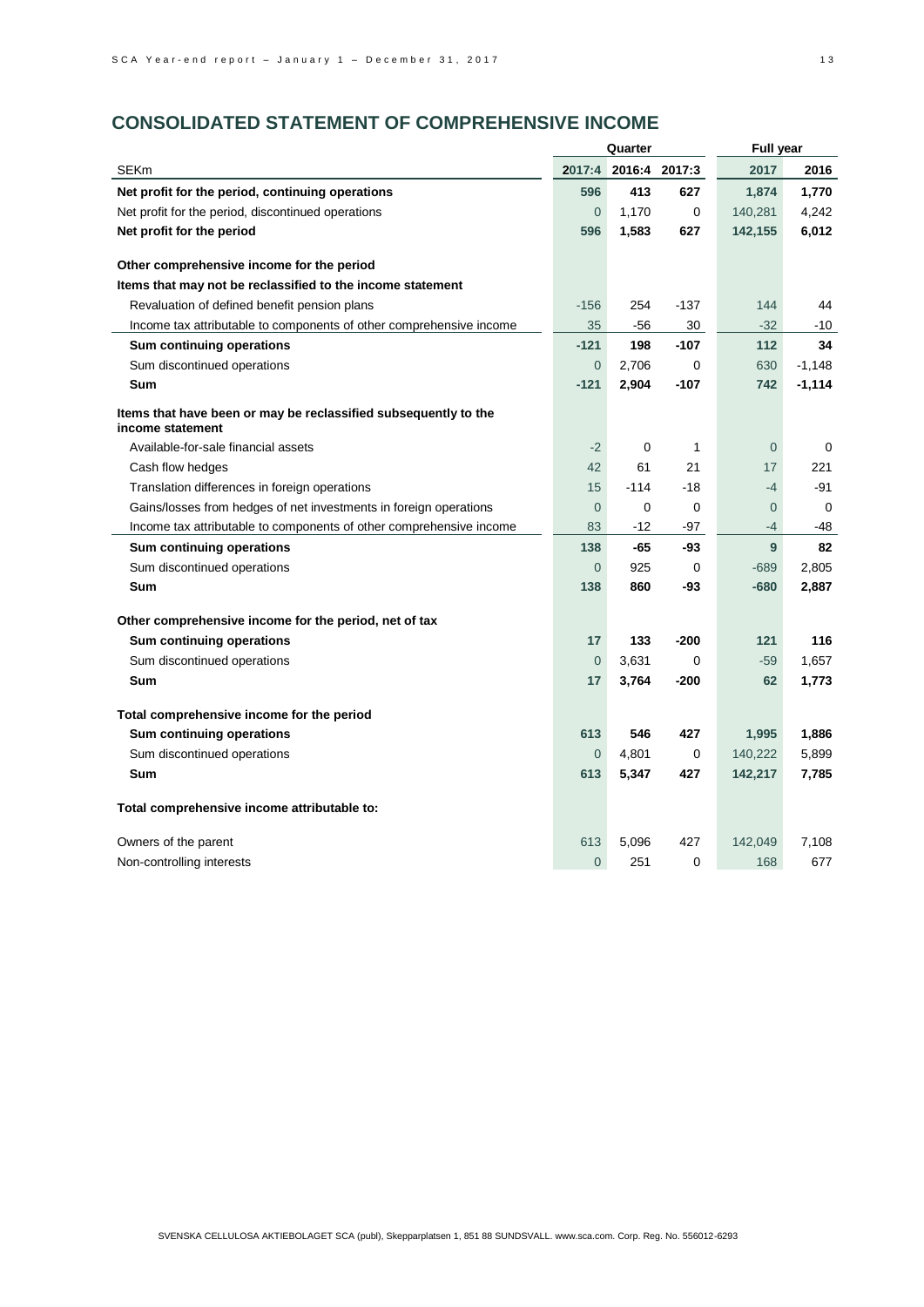# **CONDENSED CONSOLIDATED BALANCE SHEET**

*At December 31, 2017, only the continuing operations are included. At December 31, 2016, both continuing and discontinued operations are included.*

| <b>SEKm</b>                                                                   | <b>December 31, 2017</b> | December 31, 2016 |
|-------------------------------------------------------------------------------|--------------------------|-------------------|
| <b>ASSETS</b>                                                                 |                          |                   |
| <b>Fixed assets</b>                                                           |                          |                   |
| Goodwill and other intangible assets                                          | 94                       | 27,007            |
| Buildings, land, machinery and equipment                                      | 17,104                   | 62,184            |
| <b>Biological assets</b>                                                      | 31,386                   | 30,770            |
| Other fixed assets                                                            | 1,123                    | 4,784             |
| <b>Total Fixed assets</b>                                                     | 49,707                   | 124,745           |
|                                                                               |                          |                   |
| <b>Current assets</b>                                                         |                          |                   |
| Inventories                                                                   | 3,460                    | 14,347            |
| Trade receivables                                                             | 2,299                    | 17,811            |
| Other current receivables                                                     | 707                      | 4,363             |
| Cash and cash equivalents                                                     | 538                      | 4,482             |
| <b>Total current assets</b>                                                   | 7,004                    | 41,003            |
| <b>Total assets</b>                                                           | 56,711                   | 165,748           |
|                                                                               |                          |                   |
| <b>ASSETS</b>                                                                 |                          |                   |
| <b>Equity</b>                                                                 |                          |                   |
| Owners of the parent                                                          |                          |                   |
| Share capital                                                                 | 2,350                    | 2,350             |
| Share premium                                                                 | 6,830                    | 6,830             |
| Reserves                                                                      | $-219$                   | 400               |
| Retained earnings                                                             | 27,790                   | 63,562            |
|                                                                               |                          |                   |
| <b>Non-controlling interests</b>                                              | $\overline{2}$           | 6,377             |
| <b>Total equity</b>                                                           | 36,753                   | 79,519            |
|                                                                               |                          |                   |
| <b>Non-current liabilities</b>                                                |                          |                   |
| Non-current financial liabilities                                             | 3,675                    | 31,360            |
| Provisions for pensions                                                       | 366                      | 5,602             |
| Deferred tax liabilities                                                      | 8,381                    | 11,718            |
| Other non-current liabilities & provisions                                    | 116                      | 1,594             |
| <b>Total non-current liabilities</b>                                          | 12,538                   | 50,274            |
|                                                                               |                          |                   |
| <b>Current liabilities</b>                                                    |                          |                   |
| <b>Current financial liabilities</b>                                          | 3,502                    | 5,357             |
| Trade payables                                                                | 2,900                    | 15,750            |
| Other current liabilities                                                     | 1,018                    | 14,848            |
| <b>Total current liabilities</b>                                              | 1,018                    | 14,848            |
|                                                                               |                          |                   |
| <b>Total current liabilities</b>                                              | 7,420                    | 35,955            |
| <b>Total liabilities and equity</b>                                           | 56,711                   | 165,748           |
|                                                                               |                          |                   |
| Debt/equity ratio                                                             | 0.16                     | 0.44              |
|                                                                               |                          |                   |
| Equity/assets ratio                                                           | 65%                      | 44%               |
| Return on capital employed <sup>1</sup>                                       |                          |                   |
|                                                                               | 6.1%                     | 5.8%              |
| Adjusted return on capital employed <sup>1</sup>                              | 6.3%                     | 5.5%              |
|                                                                               |                          |                   |
| Adjusted industrial return on capital employed <sup>1</sup> ,                 | 10.1%                    | 8.9%              |
|                                                                               |                          |                   |
| Adjusted industrial return on capital employed, excluding the ongoing capital |                          |                   |
| expenditure at Östrand <sup>1</sup>                                           | 13.1%                    | 9.5%              |
|                                                                               |                          |                   |

<sup>1</sup> Rolling twelve months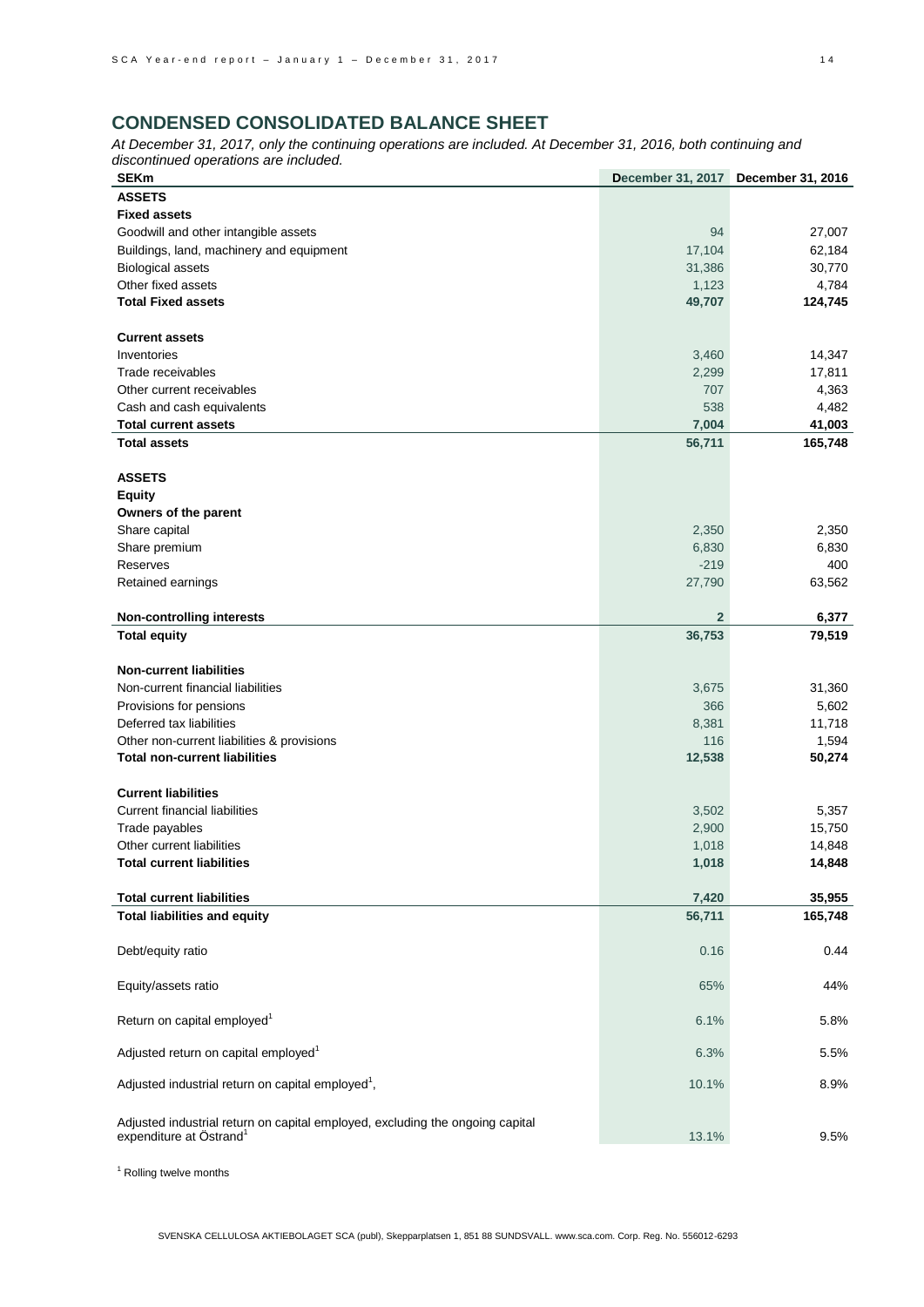# **CONDENSED CONSOLIDATED STATEMENT OF CHANGES IN EQUITY**

|                                                                    | <b>Full year</b> |          |  |  |
|--------------------------------------------------------------------|------------------|----------|--|--|
| <b>SEKm</b>                                                        | 2017             | 2016     |  |  |
| Attributable to owners of the parent                               |                  |          |  |  |
| Opening balance, January 1                                         | 73,142           | 70,401   |  |  |
| Total comprehensive income for the period                          | 142,049          | 7,108    |  |  |
| Cash dividend                                                      | $-4,214$         | $-4,038$ |  |  |
| Dividend of Essity shares                                          | $-174,448$       | 0        |  |  |
| Private placement to non-controlling interest                      | 499              | 240      |  |  |
| Private placement to non-controlling interest, dilution            | $-288$           | $-110$   |  |  |
| Issuing costs for private placement                                | $\overline{0}$   | $-4$     |  |  |
| Acquisition of non-controlling interests                           | 15               | $-799$   |  |  |
| Acquisition of non-controlling interests, dilution                 | $\Omega$         | 348      |  |  |
| Remeasurement effect upon acquisition of non-controlling interests | -4               | -4       |  |  |
| <b>Closing balance</b>                                             | 36,751           | 73,142   |  |  |
|                                                                    |                  |          |  |  |
| <b>Non-controlling interests</b>                                   |                  |          |  |  |
| Opening balance, January 1                                         | 6,377            | 5,290    |  |  |
| Total comprehensive income for the period                          | 168              | 677      |  |  |
| Cash dividend                                                      | $-130$           | $-190$   |  |  |
| Dividend of Essity shares                                          | $-7,242$         | 0        |  |  |
| Private placement to non-controlling interest                      | 461              | 199      |  |  |
| Private placement to non-controlling interest, dilution            | 288              | 110      |  |  |
| Issuing costs for private placement                                | $\Omega$         | $-4$     |  |  |
| Acquisition of non-controlling interests                           | 80               | 643      |  |  |
| Acquisition of non-controlling interests, dilution                 | 0                | $-348$   |  |  |
| <b>Closing balance</b>                                             | $\overline{2}$   | 6,377    |  |  |
| Total equity, closing balance                                      | 36,753           | 79,519   |  |  |
|                                                                    |                  |          |  |  |
| Equity per share, SEK                                              | 52               | 113      |  |  |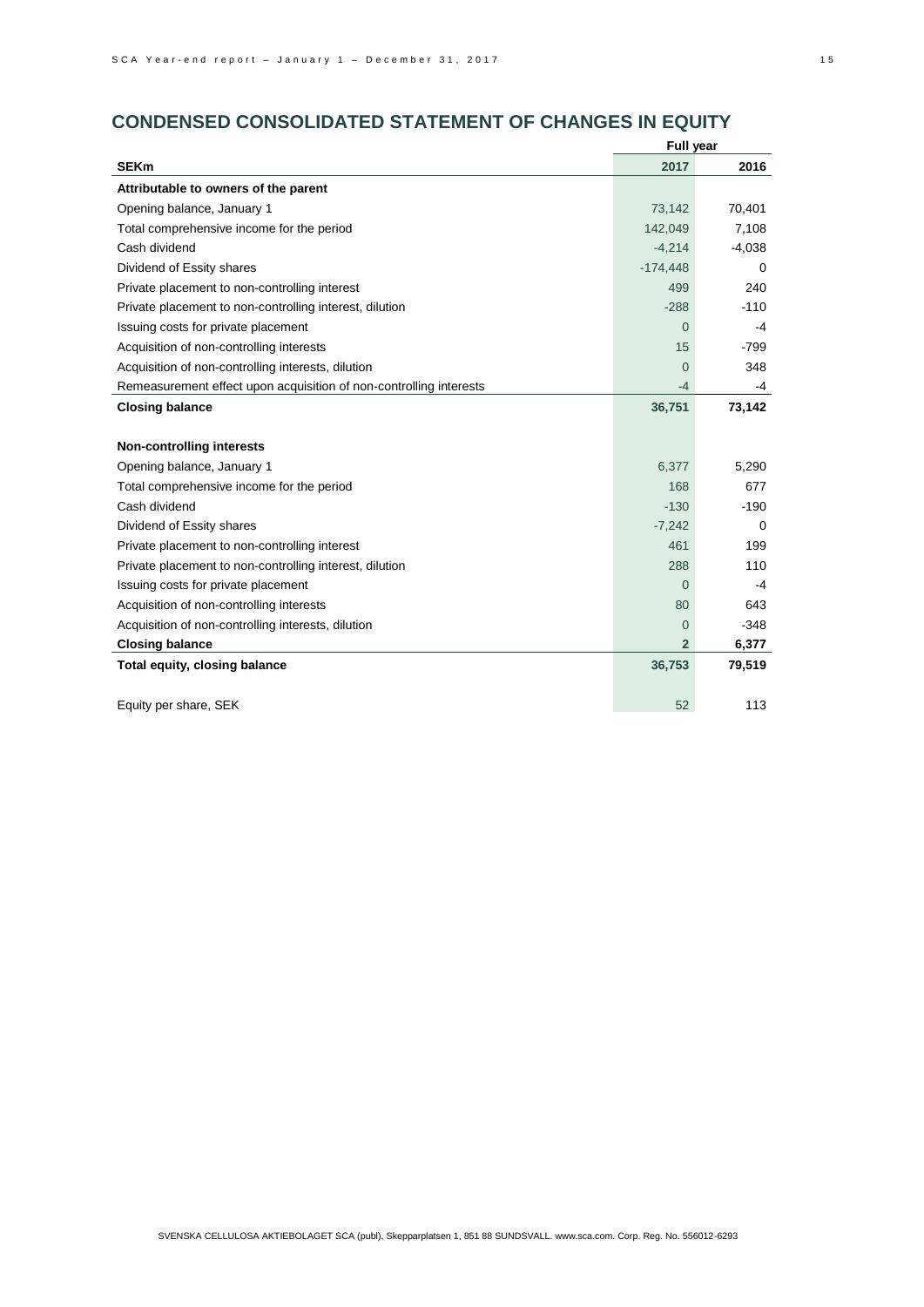# **CONSOLIDATED CASH FLOW STATEMENT**

|                                                                                 | <b>Full year</b>  |              |
|---------------------------------------------------------------------------------|-------------------|--------------|
| <b>SEKm</b>                                                                     | 2017              | 2016         |
| <b>Operating activities</b>                                                     |                   |              |
| Profit before tax                                                               | 2,419             | 2,187        |
| Adjustment for non-cash items <sup>1</sup>                                      | 509               | 233          |
| Paid tax                                                                        | $-30$             | -17          |
| Cash flow from continuing operations before changes in working capital          | 2,898             | 2,403        |
|                                                                                 |                   |              |
| Cash flow from discontinued operations before changes in working capital        | 5,651             | 11,183       |
| Cash flow from operating activities before changes in working capital           | 8,549             | 13,586       |
|                                                                                 |                   |              |
| Change in inventories                                                           | $-60$             | 17           |
| Change in operating receivables                                                 | $-100$            | 254          |
| Change in operating liabilities                                                 | 17                | 103          |
| Cash flow from operating activities, continuing operations                      | 2,755             | 2,777        |
| Cash flow from operating activities, discontinued operations                    | 4,517             | 12,779       |
| Cash flow from operating activities                                             | 7,272             | 15,556       |
|                                                                                 |                   |              |
| <b>Investing activities</b>                                                     |                   |              |
| Acquisitions                                                                    | 0                 | -4           |
| <b>Divestments</b>                                                              | $\Omega$          | 120          |
| Investment in tangible and intangible assets                                    | $-3,577$          | $-3,049$     |
| Sale of tangible assets                                                         | 76                | 123          |
| Sale of securities                                                              | 264               | -42          |
| Cash flow from investing activities, continuing operations                      | $-3,237$          | -2,852       |
| Dividend of Essity shares <sup>2</sup>                                          | $-4,170$          | 0            |
| Cash flow from investing activities, discontinued operations                    | $-15,591$         | $-10,120$    |
| Cash flow from investing activities                                             | $-22,998$         | $-12,972$    |
|                                                                                 |                   |              |
| <b>Financing activities</b>                                                     |                   |              |
| New issue                                                                       | $\overline{0}$    | 435          |
| Acquisition of non-controlling interests                                        | 0                 | -50          |
| Loans raised                                                                    | 7,100             | 16,165       |
| Amortization of loans                                                           | $-1,980$          | $-15,614$    |
| Listing costs                                                                   | $-123$            | $\Omega$     |
| Dividend                                                                        | -4,214            | -4,228       |
| Cash flow from financing activities, remaining operations                       | 783               |              |
| Cash flow from financing activities, discontinued operations                    | 11,022            |              |
| Cash flow from financing activities                                             | 11,805            | $-3,292$     |
|                                                                                 |                   |              |
| Net cash flow for the period                                                    | $-3,921$          | -708         |
| Cash and cash equivalents at the beginning of the year                          | 4,482             | 5,042        |
| Translation differences in cash and cash equivalents                            | $-23$             | 148          |
| Cash and cash equivalents at the end of the period                              | 538               | 4,482        |
| Cash flow from operating activities per share SEK, continuing operations        | 3.92              | 3.94         |
|                                                                                 |                   |              |
| <sup>1</sup> Depreciation/amortization and impairment of non-current assets     | 1,137             | 1,114        |
| Fair-value measurement of forest assets                                         | $-617$            | -689         |
| Gains/losses on assets sales and swaps of assets<br>Gains/losses on divestments | 2                 | -33          |
| Unpaid related to efficiency programs                                           | $\mathbf 0$<br>47 | $-115$<br>-7 |
| Payments related to efficiency programs already recognized                      | $-20$             | -66          |
| Other                                                                           | -40               | 29           |
| Total                                                                           | 509               | 233          |

 $2$  Corresponds to the cash and cash equivalents in Essity on the listing day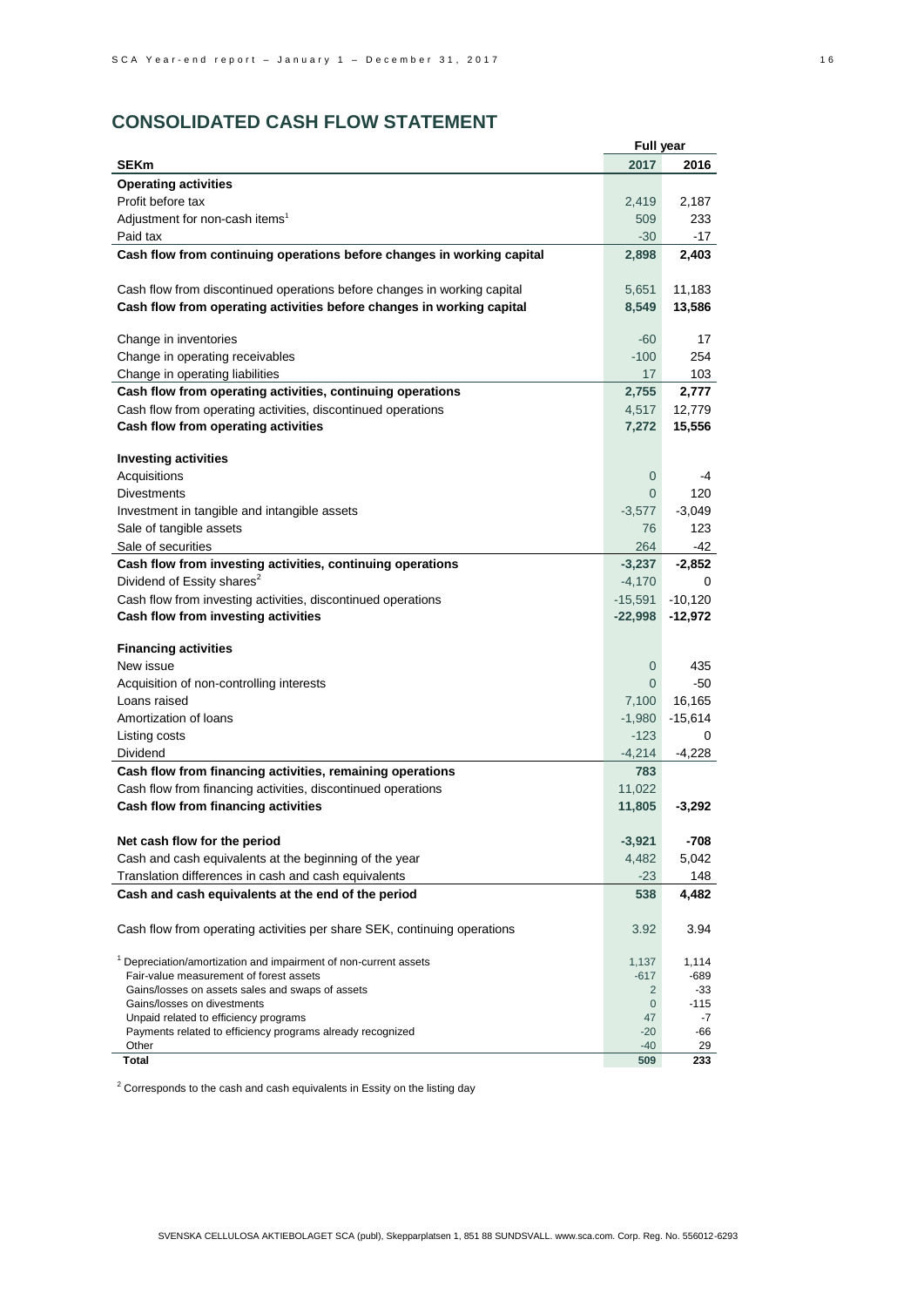# **CONSOLIDATED OPERATING CASH FLOW STATEMENT (NON-IFRS)**

| <b>SEKm</b><br>2017<br>Operating cash surplus<br>3,145<br>Change in working capital<br>$-143$<br>Current capital expenditures, net<br>$-638$<br>Other operating cash flow<br>$-91$ | 2016<br>2,584<br>374<br>$-959$<br>-82<br>1,917<br>13,031<br>14,948<br>-84 |
|------------------------------------------------------------------------------------------------------------------------------------------------------------------------------------|---------------------------------------------------------------------------|
|                                                                                                                                                                                    |                                                                           |
|                                                                                                                                                                                    |                                                                           |
|                                                                                                                                                                                    |                                                                           |
|                                                                                                                                                                                    |                                                                           |
|                                                                                                                                                                                    |                                                                           |
| Operating cash flow, continuing operations<br>2,273                                                                                                                                |                                                                           |
| Operating cash flow, discontinued operations<br>4,649                                                                                                                              |                                                                           |
| Operating cash flow<br>6,922                                                                                                                                                       |                                                                           |
| Financial items<br>$-93$                                                                                                                                                           |                                                                           |
| Income taxes paid<br>$-30$                                                                                                                                                         | $-17$                                                                     |
| $-41$<br>Other                                                                                                                                                                     | 3                                                                         |
| Cash flow from current operations, continuing operations<br>2,109                                                                                                                  | 1,819                                                                     |
| Cash flow from current operations, discontinued operations<br>3,040                                                                                                                | 8,563                                                                     |
| Cash flow from current operations<br>5,149                                                                                                                                         | 10,382                                                                    |
| Strategic capital expenditures and divestments                                                                                                                                     |                                                                           |
| Acquisitions<br>$\mathbf 0$                                                                                                                                                        | $-58$                                                                     |
| Strategic capital expenditures in non-current assets<br>$-2,863$                                                                                                                   | $-2,231$                                                                  |
| <b>Divestments</b><br>$\overline{0}$                                                                                                                                               | 120                                                                       |
| Cash flow from strategic investments and divestments<br>$-2,863$                                                                                                                   | $-2,169$                                                                  |
| Cash flow before dividend, continuing operations<br>-754                                                                                                                           | $-350$                                                                    |
| Cash flow before dividend, discontinued operations<br>$-22,257$                                                                                                                    | 359                                                                       |
| Cash flow before dividend<br>$-23,011$                                                                                                                                             | 9                                                                         |
| $\overline{0}$<br>Private placement to non-controlling interest                                                                                                                    | 435                                                                       |
| Dividend<br>$-4,214$                                                                                                                                                               | $-4,228$                                                                  |
| Net cash flow from continuing and discontinued operations<br>$-27,225$                                                                                                             | $-3,784$                                                                  |
| $-35,361$<br>Net debt at the start of the period                                                                                                                                   | $-29,478$                                                                 |
| Net cash flow<br>$-27,225$                                                                                                                                                         | $-3,784$                                                                  |
| Net debt, discontinued operations <sup>1</sup><br>56,010                                                                                                                           | 0                                                                         |
| Remeasurement to equity<br>1,027                                                                                                                                                   | $-1,526$                                                                  |
| Currency effects and fair-value effects<br>$-417$                                                                                                                                  | $-573$                                                                    |
| Net debt at the end of the period<br>$-5,966$                                                                                                                                      | $-35,361$                                                                 |
| 0.16<br>Debt/equity ratio                                                                                                                                                          | 0.44                                                                      |

 $1$  Essitys cash and cash equivalents on the listing day were SEK 4,170m

# **CORRELATION BETWEEN CONSOLIDATED CASH FLOW AND OPERATING CASH FLOW STATEMENT (NON-IFRS)**

|                                                                       | <b>Full year</b> |           |  |
|-----------------------------------------------------------------------|------------------|-----------|--|
| <b>SEKm</b>                                                           | 2017             | 2016      |  |
| Net cash flow for the period, continuing and discontinued operations  | $-3,921$         | -708      |  |
| Adjustments                                                           |                  |           |  |
| Amortization of borrowing                                             | 1,980            | 15.614    |  |
| Loans raised                                                          | $-7.100$         | $-16.165$ |  |
| Divestment of bonds                                                   | $-264$           | 42        |  |
| Adjustment discontinued operations                                    | $-17.911$        | $-2.311$  |  |
| Investment through financial lease                                    | $\Omega$         | $-264$    |  |
| Accrued interest                                                      | $-9$             | 8         |  |
| Net cash flow according to consolidated operating cash flow statement | $-27.225$        | $-3.784$  |  |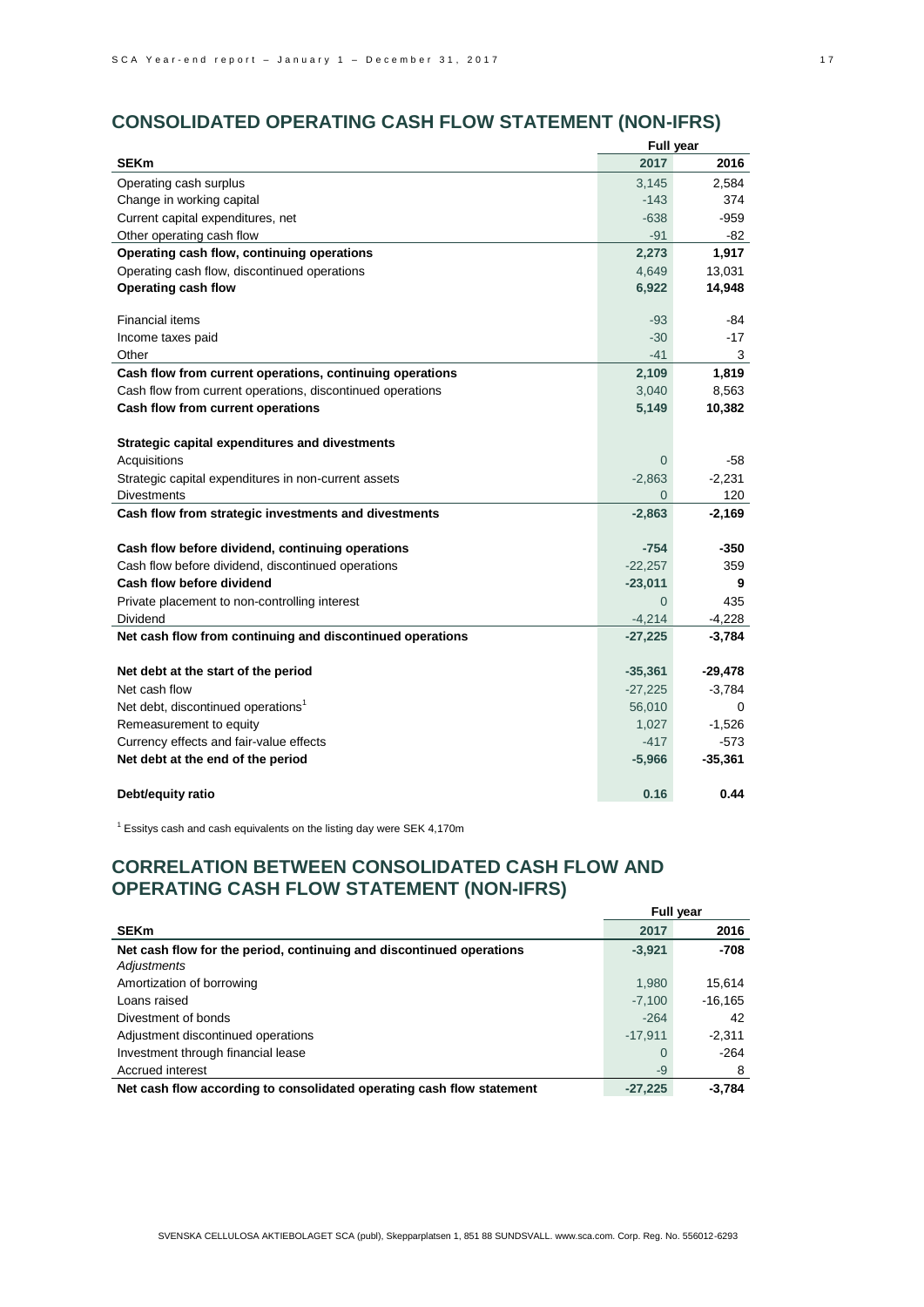# **INCOME STATEMENT PARENT COMPANY**

At the end of 2016, the Parent Company's former Group-wide operations were transferred to Essity Aktiebolag (publ), which led to lower operating expenses and personnel costs. The related current assets and current liabilities were settled after the end of the year, which explains the lower value of balance-sheet items.

|                                                                | <b>Full year</b> |        |  |
|----------------------------------------------------------------|------------------|--------|--|
| <b>SEKm</b>                                                    | 2017             | 2016   |  |
| Other operating income                                         | 225              | 539    |  |
| Other operating expenses                                       | $-655$           | -446   |  |
| Personnel expenses                                             | $-83$            | $-513$ |  |
| Operating profit before depreciations and write-downs (EBITDA) | $-513$           | $-420$ |  |
| Depreciations and write-downs                                  | $-75$            | $-72$  |  |
| <b>Operating profit</b>                                        | $-588$           | $-492$ |  |
| Financial items                                                | 13               | 42,146 |  |
| Profit before tax                                              | $-575$           | 41,654 |  |
| Untaxed reserve and Tax                                        | 294              | 891    |  |
| Net profit for the period                                      | $-281$           | 42.545 |  |

Other operating income was mainly related to remuneration for the granting of felling rights for the Parent Company's forest land. Other operating expenses include a capital loss of SEK -483m attributable to an intra-Group transfer of forest land. Financial items were lower compared with the year-earlier period due to the Parent Company not receiving any dividends from subsidiaries in 2017.

The Parent Company used to report received and distributed Group contributions as financial items in accordance with the general rule of RFR 2. For the financial year 2017 the company changed the method to apply the alternative rule and reported the net of the received and the distributed Group contributions as "untaxed reserve and tax", which means that financial items decrease by SEK 221m. The comparative year has been adjusted, resulting in a reduction in financial items of SEK 1 248m. Corresponding increase in the line for "untaxed reserve and tax" for both years.

## **CONDENSED BALANCE SHEET PARENT COMPANY**

| <b>SEKm</b>                              | <b>December 31, 2017</b> | December 31, 2016 |
|------------------------------------------|--------------------------|-------------------|
| Intangible and tangible assets           | 8,365                    | 8,271             |
| Financial non-current assets             | 4,895                    | 79,880            |
| <b>Total non-current assets</b>          | 13,260                   | 88,151            |
| Total current assets                     | 15,546                   | 61,147            |
| <b>Total assets</b>                      | 28,806                   | 149,298           |
|                                          |                          |                   |
| Restricted equity                        | 11,373                   | 10,996            |
| Unrestricted equity                      | 7,174                    | 87,390            |
| <b>Total equity</b>                      | 18,547                   | 98,386            |
| Untaxed reserves                         | $\Omega$                 | 242               |
| Provisions                               | 1,606                    | 1,330             |
| Non-current liabilities                  | 3,600                    | 2,271             |
| <b>Current liabilities</b>               | 5,053                    | 47,069            |
| Total equity, provisions and liabilities | 28,806                   | 149,298           |

Financial non-current assets declined due to the listing of Essity AB's shares on Nasdaq Stockholm in June 2017. The listing and related issuance costs also explain why unrestricted equity was lower compared with the yearearlier period.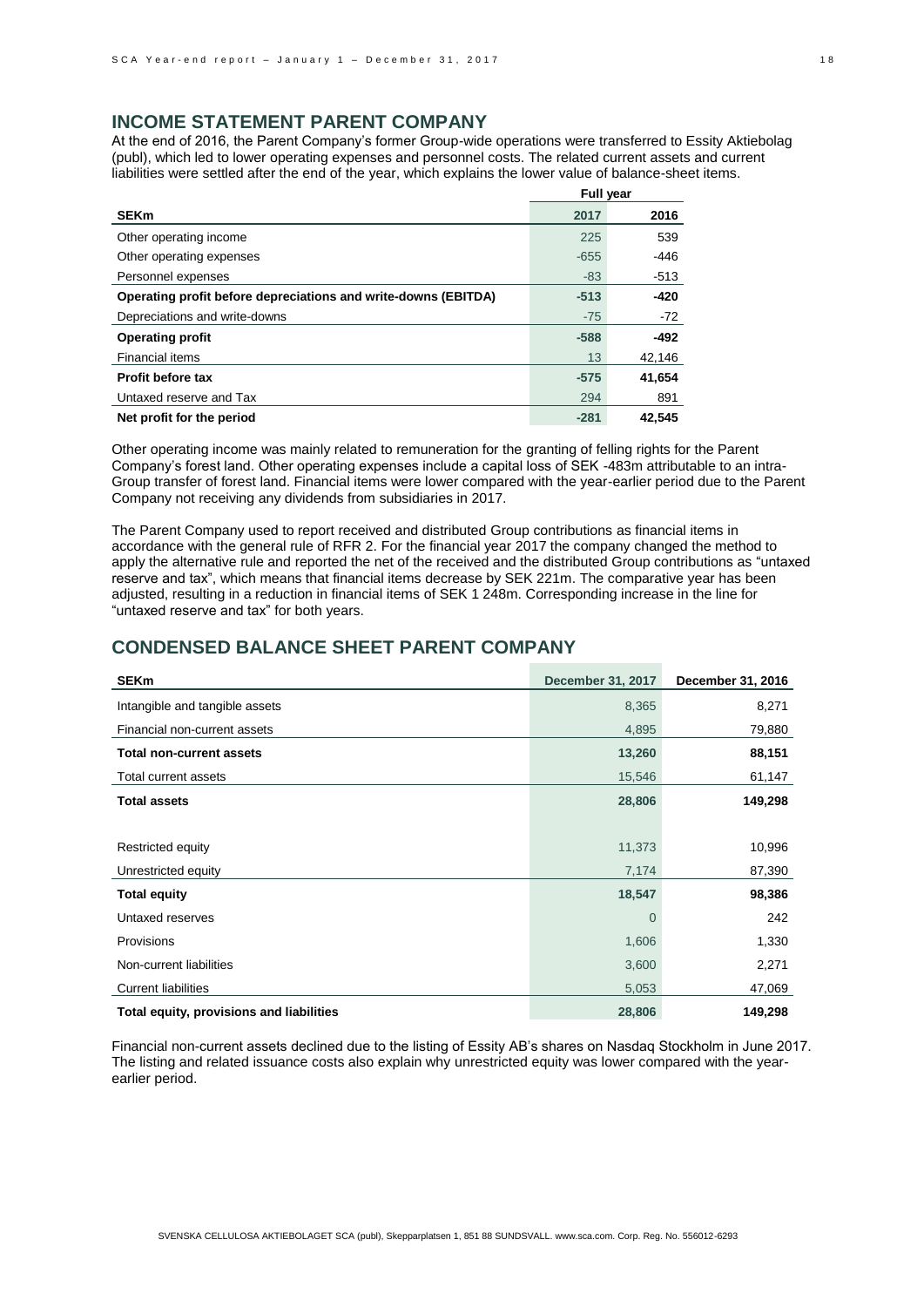# **NOTES**

# **1 ACCOUNTING PRINCIPLES**

This interim report has been prepared in accordance with IAS 34 and recommendation RFR 1 of the Swedish Financial Reporting Board, and with regards to the Parent Company, RFR 2. Effective January 1, 2017, SCA applies the following new or amended International Financial Reporting Standards (IFRS):

- Amendments to IAS 12: Recognition of Deferred Tax Assets for Unrealized Losses
- Amendments to IAS 7: Disclosure Initiative

The consolidated income statement and the Parent Company income statement for the continuing forest products company have been changed from a function-based income statement to a cost-based income statement, which offers a more detailed picture of the cost base for a company in the manufacturing industry. The segmentation has also been changed compared with the 2016 Annual Report.

In this report, sales to the hygiene business (Essity AB) have been regarded as sales to external parties and have not been eliminated. Profit for the period for the hygiene business is recognized on a separate line in the consolidated statement of profit or loss. In the consolidated cash flow statement, the hygiene business is recognized separately under each main group. At December 31, 2017, only the continuing operations are included in the balance sheet. At December 31, 2016, both continuing and discontinued operations are included.

From 2017, the following changes to the accounting principles were implemented to provide an accurate view of the company's main business: Transactions relating to external wood raw material swaps in the Forest segment are not included in net sales, but recognized net with the corresponding raw material purchase. External sales of by-products from the production of the Group's main products are now recognized as other operating income (previously recognized net as energy costs).

In other respects, the accounting principles applied are consistent with those described in the 2016 Annual Report. These amendments are not judged to have any material impact on the Group's or Parent Company's results or financial position.

### **New or amended accounting standards after 2017**

A number of new and amended IFRS standards have not yet come into effect and have not been applied in advance in preparing the Group's and the Parent Company's financial statements. The IFRS standards that may affect these reports are described below. Other new or amended standards or interpretations published by IASB are not expected to have any impact on the Group's or the Parent Company's financial results.

#### *IFRS 9 Financial instruments*

The standard was issued in July 2014 and will replace IAS 39. The standard is divided into three areas: Classification and measurement of financial assets and liabilities, impairment and hedging. The company's business model for managing the asset and the nature of the asset's contractual cash flows comprise the basis for classification and measurement, according to which the financial assets are classified in one of the following three categories: 1) financial assets measured at amortized cost 2) financial assets measured at fair value through other comprehensive income and 3) financial assets measured at fair value through profit or loss. The new standard entails essentially unchanged recognition of financial liabilities. During 2017, SCA conducted a detailed impact analysis of all three areas of IFRS 9. The impact analysis is based on currently available information and can therefore require further adjustments in 2018.

1) Classification and measurement: During the year, SCA conducted a mapping of financial assets and liabilities based on the Group's business model. Classification and measurement then took place using the categories stated in IFRS 9 without any significant impact on the balance sheet. The majority of financial assets consist of accounts receivable and bank balances. These financial assets are not normally sold outside the Group and the purpose of the holding is to obtain contractual cash flows and will therefore continue to be measured in the balance sheet at amortized cost. Financial assets that are currently measured at fair value through profit or loss will continue to be measured at fair value through profit or loss. SCA will apply an exception for equity instruments in unlisted participations that are not held for trading, where changes in fair value will be recognized in other comprehensive income. Other equity instruments are measured at fair value with changes in the income statement.

2) Impairment: The standard introduces a new model for impairment of financial assets based on expected losses and not, as previously under IAS 39, when the loss event has already occurred. Under the model, provisions are established for credit losses that may arise within the next 12 months on assets. In cases where the credit risk has increased significantly since initial recognition, provisions are established for credit losses that are expected to occur during the full lifetime of the asset. A simplified model has been developed for trade receivables and lease receivables, whereby anticipated losses are recognized over the estimated remaining term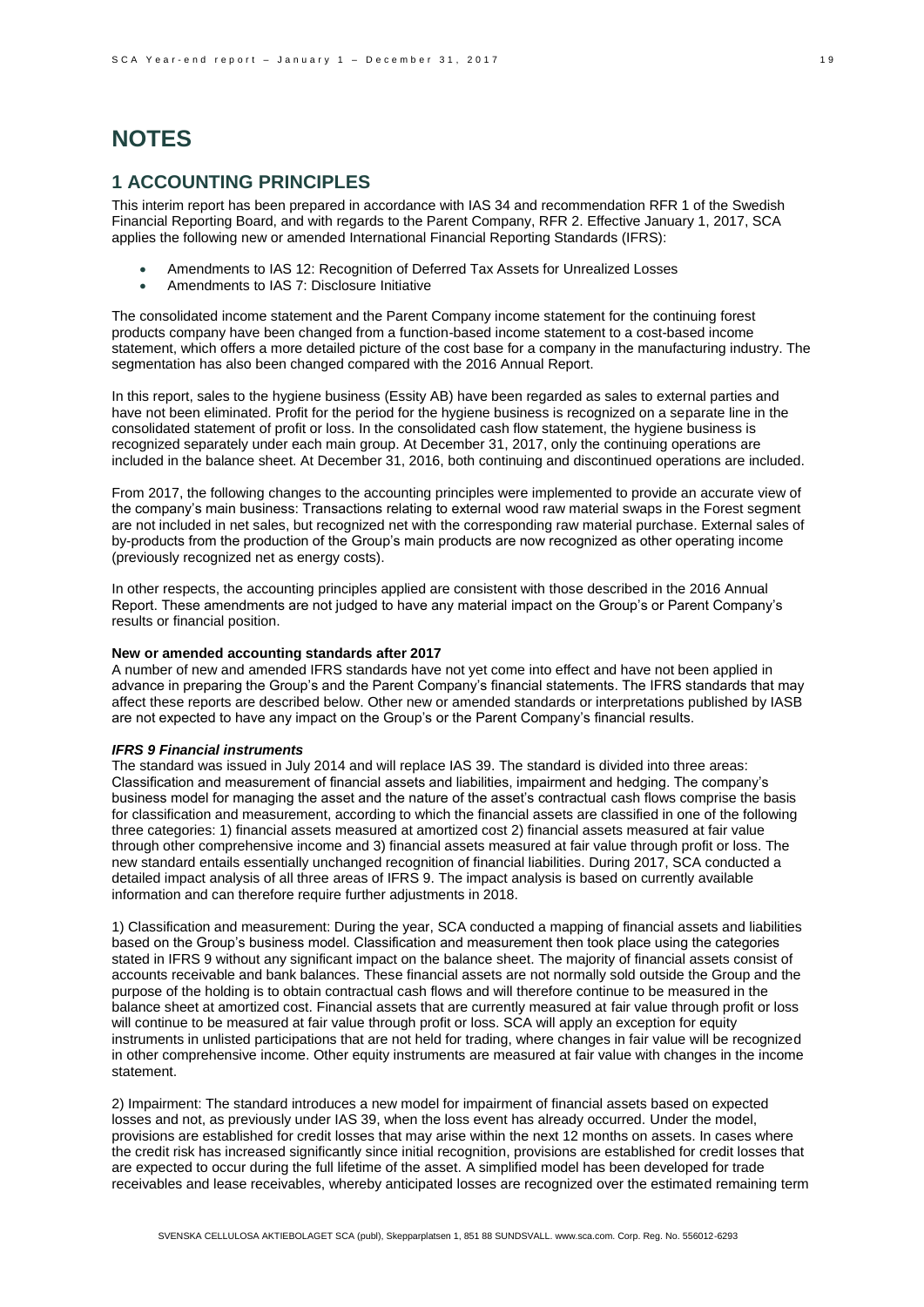of the receivable. SCA has chosen to apply the simplified impairment model for accounts receivable and this has been adapted based on the requirements of IFRS 9. The quantitative effect at initial recognition, January 1, 2018, will result in a reduction in equity by approximately SEK 3m.

3) Hedge accounting: The new standard focuses to a great extent on reflecting the company's risk management strategies in hedge accounting and allowing more hedging strategies to qualify for hedge accounting. SCA has established that all existing hedging relationships will also qualify for hedge accounting within the framework of IFRS 9. SCA has evaluated the new rules for hedge accounting and has concluded that these will provide greater scope to apply hedge accounting and will facilitate the Group's documentation of hedge accounting. The hedging documentation has been reworked in line with the new standard. The application IFRS 9 will not have a significant effect on the Group's financial statements.

### *IFRS 15 Revenue from Contracts with Customers*

The standard comes into effect on January 1, 2018 and is designed according to a control-based five-step model framework. The standard regulates commercial agreements (contracts) with customers in which delivery of goods/services is divided into separately identifiable performance obligations that are recognized independently. In certain cases, the good/service can be integrated with other obligations in the contract, whereby a package of goods/services comprises a joint obligation. The standard establishes rules for calculating the transaction price for delivery of goods and services and the manner in which this can be allocated among the various performance obligations. Revenue is recognized when control has passed to the customer by the customer being able to use or benefit from the good/service, at which point it is deemed to have been transferred. Control may be passed at a given point in time, which is usually the case for sales. In other cases, a performance obligation may be satisfied over time, which is common for services.

In 2016 and 2017, a project group at SCA analyzed the implications of a switch of revenue standard in 2018. The conclusion can be drawn that SCA's sales mainly comprise sales of products. Agreements regarding product sales include services to a very limited extent (such as freight services), and thus the assessment has been made that no separate reporting of services is required. The project found that for certain external logistics services, SCA recognized sales revenues before control had been transferred to the customer. This revenue will in the future be recognized over time as the shipment approaches the agreed destination. The progress toward completion is measured in terms of shipment time in relation to total transport time. Revenue for these logistics services are recognized – as in the past – as Other operating income in the Consolidated income statement. No other differences were identified in respect of the transition to IFRS 15 on January 1, 2018. SCA will apply the standard retroactively on all agreements that are not concluded on January 1, 2018, with the total cumulative effect as an adjustment of opening retained earnings on January 1, 2018.

#### *IFRS 16 Leases*

The standard is applicable to fiscal years beginning on January 1, 2019 or later and will replace IAS 17 Leases and associated interpretations IFRIC 4, SIC-15 and SIC-27. The standard requires that all assets and liabilities attributable to all lease agreements, with a few exceptions, to be recognized in the balance sheet. This type of recognition is based on the approach that the lessee is entitled to use an asset over a specific period and simultaneously has an obligation to pay for this entitlement.

SCA has begun an overview of the lease agreements that exist within the Group to assess the measures required and to adapt recognition to the new standard, partly to decide the extent to which SCA is to continue leasing equipment, and also to assess the quantitative effects of IFRS 16.

The cost of operational lease agreements for the 2017 fiscal year amounted to SEK 279m. As of December 31, 2017, the undiscounted amount relating to payment commitments for operational lease agreements totaled approximately SEK 3bn. However, the application of IFRS 16 would entail that a lower amount would be recognized as a liability and asset given that components of the lease agreements may refer to service and, moreover, the future payment commitments are also to be discounted. SCA will apply IFRS 16 from January 1, 2019, and the first application will use the alternative method for the translation of existing leasing contracts. SCA's assessment is that IFRS 16 will have quantitative material effects.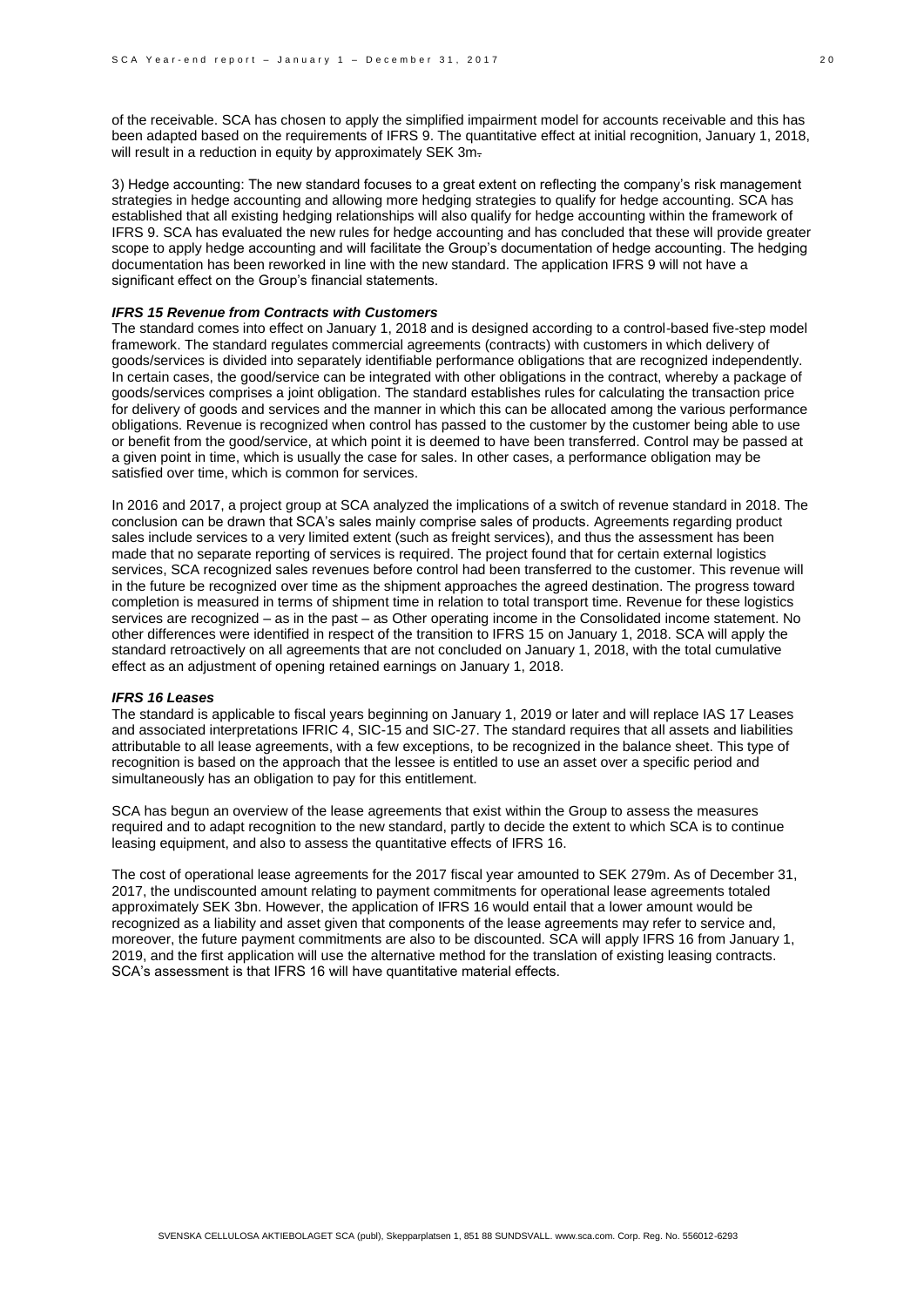### **2 RISKS AND UNCERTAINTIES**

SCA's risk exposure and risk management are described on pages 76-81 of the 2016 Annual Report. Since yearend, the company's hygiene business has been distributed to SCA's shareholders under the name of Essity. Since the distribution comprised approximately 86% of the company's sales and approximately 69% of the company's capital at December 31, 2016, the distribution has had a significant impact on the company's risk profile. These changes are described below.

- **GDP growth and economic conditions.** The description of the forest industry products' exposure has not changed. However, there is no longer any exposure to the retail market or markets for institutional care and homecare facilities for incontinence products or the Away-From-Home (AFH) tissue market.
- **Dependence on major customers and distributors.** Dependence on the retail trade as the largest single customer group does not apply for SCA's continuing operations. In 2017, SCA's ten largest customers accounted for about 29% (28) of SCA's net sales, and the largest single customer accounted for about 12% (10) of net sales.
- **Risks at plants.** Insurance is no longer provided internally. All insurance is taken out with marketleading insurance companies. It should also be noted that the company's biggest fixed asset, the standing forest, remains uninsured.
- **Cost of input goods.** It should be noted that market pulp is no longer a commodity product, but a product for sale. SCA produces all of its own pulp requirements.
- **Energy price risk.** In 2017, SCA purchased 2.2 (2,3) TWh of electricity and no natural gas.
- **Currency risk**. Since SCA, after the distribution of the hygiene business, is an export dependent company, the currency risk has changed significantly and is described on page 5 in this report.
- **Credit risk.** At December 31, 2017, credit exposure in accounts receivable amounted to SEK 2,299m and the financial credit exposure, in which the counterparty is a finance player or a pension fund manager, amounted to SEK 1,752m. This exposure includes credit risk of SEK 538m for cash and cash equivalents. Credit exposure associated with derivative instruments totaled SEK 175m.
- **Liquidity and refinancing risk.** On December 31, 2017, gross debt totaled SEK 7,177m and had an average maturity of 4.0 years. On the same date, unutilized credit facilities amounted to approximately SEK 7,400m, and cash and cash equivalents to SEK 538m.
- **Interest rate risk**. At December 31, 2017, the average fixed-rate period for gross debt, including derivative instruments, was 6.9 months.

Distribution of the hygiene business entailed no principal changes to the company's risk profile in any other areas.

# **3 RELATED PARTY TRANSACTIONS**

No transactions took place between SCA and related parties with any material impact on the company's financial position or results.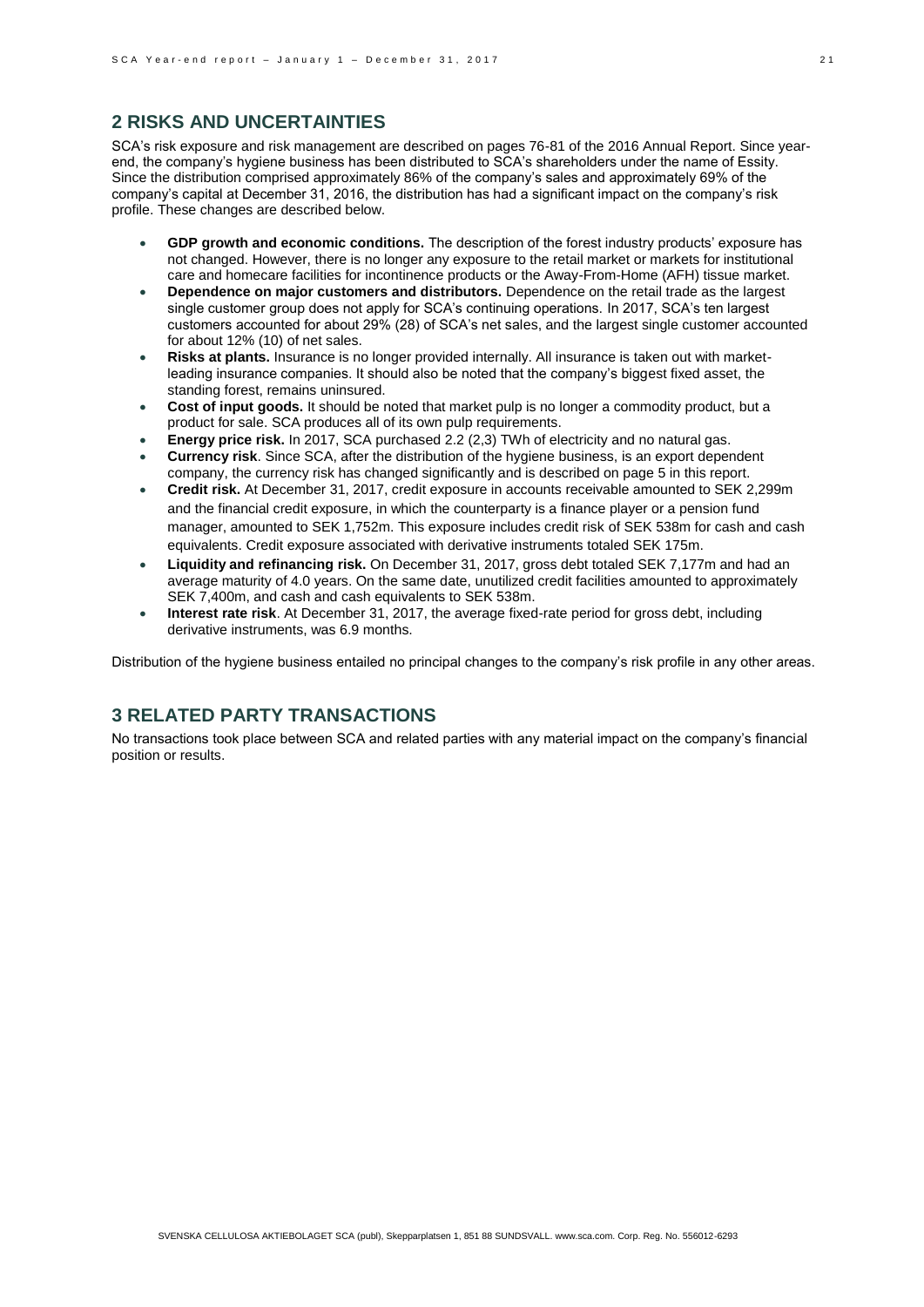## **4 DISCONTINUED OPERATION**

SCA distributed the shares in Essity to SCA's shareholders in a fixed ratio of 1:1, whereby shareholders received one Class A share in Essity for every Class A share in SCA, and one Class B share in Essity for every Class B share in SCA. Essity's first day of trading on Nasdaq Stockholm was June 15, 2017 and the closing price was SEK 247.20 for the Class A share and 248.50 for the Class B share. This represents a market capitalization of about SEK 174,448m for Essity. The remeasurement of assets and liabilities at fair value when Essity was distributed generated an earnings impact of SEK 136,914m.

No impairment was carried out in conjunction with the distribution of the hygiene business.

The income statement and cash flow statement for the hygiene business from the beginning of the fiscal year until June 13, 2017 is presented in the table below for the December 2017 period. The December 2016 period includes the 12-month operations. Cash flow from financing activities cannot be recognized separately from divested operations since the financing was not recognized separately on that date.

|                         | <b>Full year</b> |          |  |
|-------------------------|------------------|----------|--|
| <b>SEKm</b>             | 2017             | 2016     |  |
| Net sales               | 47,854           | 101,238  |  |
| <b>Operating profit</b> | 4,965            | 9,008    |  |
| <b>Financial items</b>  | $-487$           | $-835$   |  |
| Profit before tax       | 4,478            | 8,173    |  |
| Tax                     | $-1,111$         | $-3,931$ |  |
| Profit for the period   | 3.367            | 4.242    |  |

### **CASH FLOW STATEMENT**

|                                                   | <b>Full year</b> |           |  |
|---------------------------------------------------|------------------|-----------|--|
| <b>SEKm</b>                                       | 2017             | 2016      |  |
| Cash flow from operating activities               | 4.517            | 12.779    |  |
| Cash flow from investing activities               | $-15.591$        | $-10,120$ |  |
| Cash flow from financing activities               | 11.022           |           |  |
| Cash flow for the period, discontinued operations | $-52$            |           |  |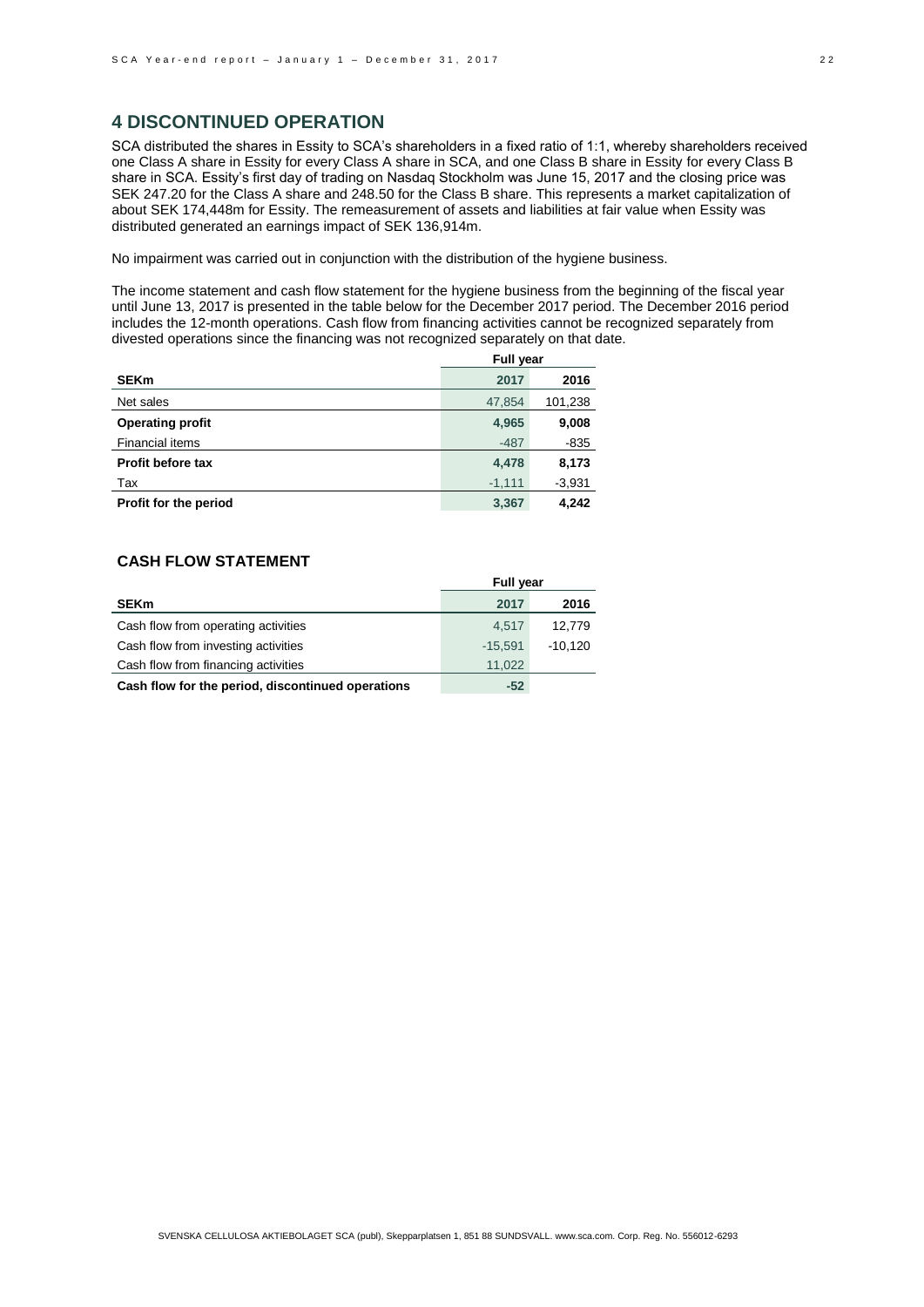# **5. FINANCIAL INSTRUMENTS PER CATEGORY**

*At December 31, 2017, only the continuing operations are included. At December 31, 2016, both continuing and discontinued operations are included.*

| SEKm                              | Carrying<br>amount in<br>the<br>balance<br>sheet | Measured at<br>fair value<br>through profit<br>or loss | Derivatives<br>used for<br>hedge<br>accounting | Available-<br>for-sale<br>financial<br>assets | Financial<br>liabilities<br>measured at<br>amortized cost |                | Of which fair<br>value by level |    |
|-----------------------------------|--------------------------------------------------|--------------------------------------------------------|------------------------------------------------|-----------------------------------------------|-----------------------------------------------------------|----------------|---------------------------------|----|
| December 31, 2017                 |                                                  |                                                        |                                                |                                               |                                                           |                | 2                               | 3  |
| Derivatives                       | 166                                              | 22                                                     | 144                                            |                                               |                                                           | 74             | 92                              |    |
| Non-current financial assets      | 20                                               |                                                        |                                                | 20                                            |                                                           |                |                                 | 20 |
| <b>Total assets</b>               | 186                                              | 22                                                     | 144                                            | 20                                            | $\bf{0}$                                                  | 74             | 92                              | 20 |
| Derivatives                       | 9                                                | 5                                                      | $\overline{4}$                                 |                                               |                                                           | $\overline{4}$ | 5                               |    |
| Current financial liabilities     | 3,493                                            |                                                        |                                                |                                               | 3,493                                                     |                |                                 |    |
| Non-current financial liabilities | 3,675                                            |                                                        |                                                |                                               | 3,675                                                     |                |                                 |    |
| <b>Total liabilities</b>          | 7,177                                            | 5                                                      | $\overline{4}$                                 | $\mathbf{0}$                                  | 7,168                                                     | 4              | 5                               |    |

|                                   | Carrying<br>amount in<br>the<br>balance | Measured at<br>fair value<br>through profit | Derivatives<br>used for<br>hedge | Available-<br>for-sale<br>financial | Financial<br>liabilities<br>measured at |    | Of which fair  |
|-----------------------------------|-----------------------------------------|---------------------------------------------|----------------------------------|-------------------------------------|-----------------------------------------|----|----------------|
| <b>SEKm</b>                       | sheet                                   | or loss                                     | accounting                       | assets                              | amortized cost                          |    | value by level |
| December 31, 2016                 |                                         |                                             |                                  |                                     |                                         |    | 2              |
|                                   |                                         |                                             |                                  |                                     |                                         |    |                |
| Derivatives                       | 1,259                                   | 313                                         | 946                              |                                     |                                         |    | 1,259          |
| Non-current financial assets      | 90                                      |                                             |                                  | 90                                  |                                         | 82 | 8              |
| <b>Total assets</b>               | 1,349                                   | 313                                         | 946                              | 90                                  | 0                                       | 82 | 1,267          |
| Derivatives                       | 705                                     | 567                                         | 138                              |                                     |                                         |    | 705            |
| Current financial liabilities     | 4,656                                   | 425                                         |                                  |                                     | 4.231                                   |    | 425            |
| Non-current financial liabilities | 31,338                                  | 16,021                                      |                                  |                                     | 15,317                                  |    | 16,021         |
| <b>Total liabilities</b>          | 36,699                                  | 17,013                                      | 138                              | 0                                   | 19,548                                  | 0  | 17,151         |

The fair value of trade receivables, other current and non-current receivables, cash and cash equivalents, and trade payables are estimated to be equal to their carrying amount. The total fair value of current and non-current financial liabilities was SEK 7,178m (37,047). During the period electricity derivatives have been transferred from level 2 to level 1 and available for sale financial assets have been transferred from level 2 to level 3. The electricity derivatives are valued based on published prices in an active market. Other financial instruments are valued using a model based on current currency rates and interest rates on the balance-sheet day. The fair value of debt instruments is determined using valuation models, such as discounting future cash flows at quoted market rates for the respective maturity.

## **6. CONTINGENT LIABILITIES AND PLEDGED ASSETS, PARENT COMPANY**

| <b>Contingent liabilities</b> | <b>Parent company</b> |                   | Group             |                   |  |  |
|-------------------------------|-----------------------|-------------------|-------------------|-------------------|--|--|
| SEKm                          | December 31, 2017     | December 31, 2016 | December 31, 2017 | December 31, 2016 |  |  |
| Guarantees for subsidiaries   | 564                   | 76,476            | 564               | 76,476            |  |  |
| Other contingent liabilities  | 238                   | 17                | 315               | 17                |  |  |
| Total                         | 802                   | 76,493            | 879               | 76,493            |  |  |
| <b>Pledged assets</b>         |                       |                   |                   |                   |  |  |
| SEKm                          | December 31, 2017     | December 31, 2016 | December 31, 2017 | December 31, 2016 |  |  |
| Chattel mortgages             | 20                    | 20                | 20                | 20                |  |  |
| Other                         |                       | 130               |                   | 130               |  |  |
| Total                         | 20                    | 150               | 20                | 150               |  |  |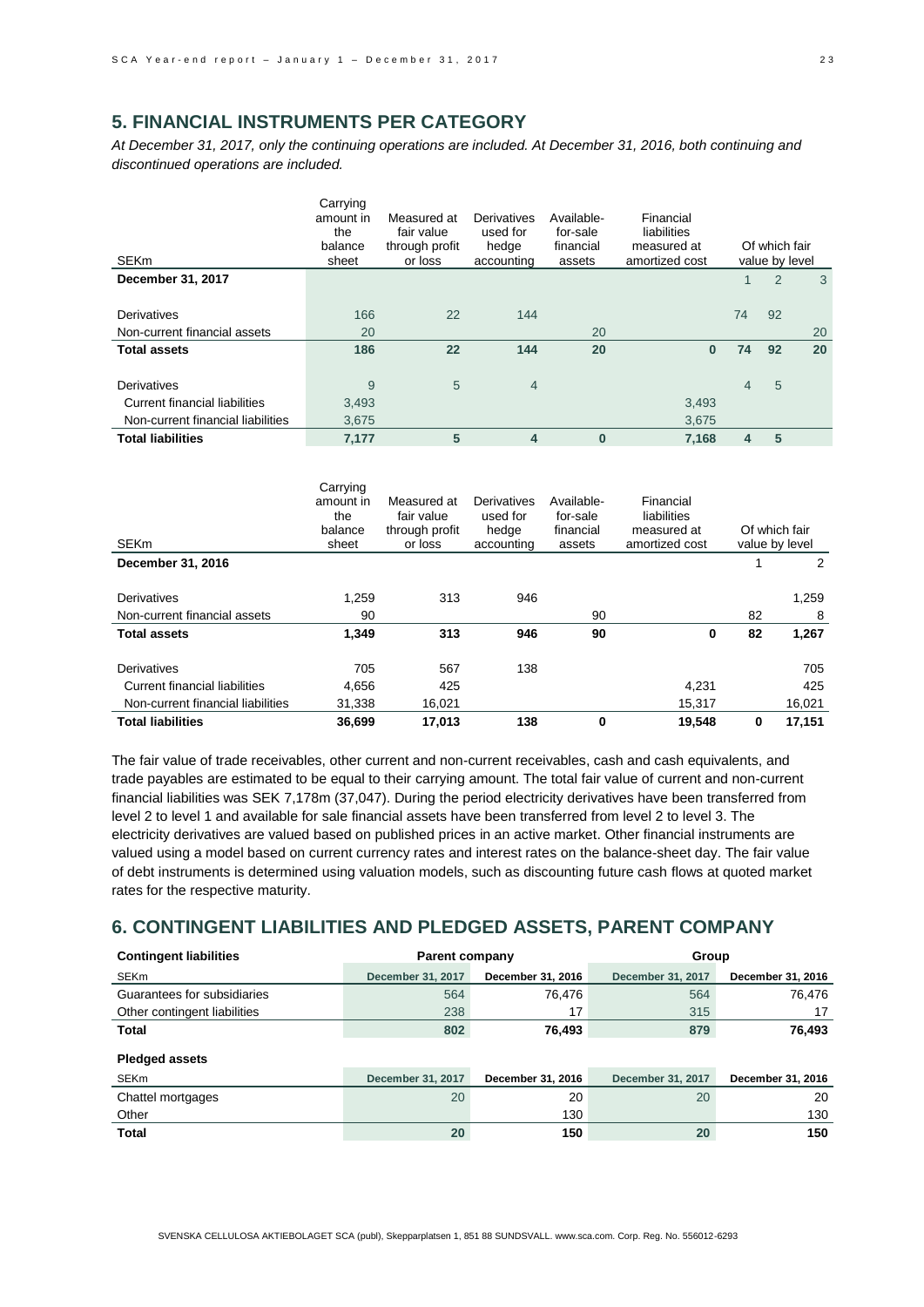# **7 USE OF NON-INTERNATIONAL FINANCIAL REPORTING STANDARDS (IFRS) PERFORMANCE MEASURES**

Reference is made in the interim report to a number of non-IFRS performance measures that are used to help investors as well as management analyze the company's operations. These are described below.

### **DESCRIPTION OF FINANCIAL PERFORMANCE MEASURES NOT USED IN IFRS**

| <b>Key figures</b>                              | <b>Description</b>                                                                                                                                                                                                                                                               | Use of the measure                                                                                                                                                                                                                                                    |
|-------------------------------------------------|----------------------------------------------------------------------------------------------------------------------------------------------------------------------------------------------------------------------------------------------------------------------------------|-----------------------------------------------------------------------------------------------------------------------------------------------------------------------------------------------------------------------------------------------------------------------|
| <b>EBITDA</b>                                   | Earnings before depreciation, amortization and<br>impairment, financial items and taxes.                                                                                                                                                                                         | This measure is a complement to operating profit<br>since it shows profit before depreciation,<br>amortization and impairment.                                                                                                                                        |
| <b>Adjusted EBITDA</b>                          | Earnings before depreciation, amortization and<br>impairment, financial items and taxes excluding<br>items affecting comparability.                                                                                                                                              | This measure is a complement to operating profit<br>since it shows profit before depreciation,<br>amortization and impairment adjusted for the impact<br>of items affecting comparability. Management uses<br>the measure to control the company's business<br>units. |
| EBITDA margin                                   | Earnings before depreciation, amortization and<br>impairment, financial items and taxes as a<br>percentage of net sales for the year.                                                                                                                                            | This measure is a complement to operating margin,<br>as it shows the cash surplus in relation to net sales.                                                                                                                                                           |
| Adjusted EBITDA margin                          | Earnings before depreciation, amortization and<br>impairment, financial items and taxes excluding<br>items affecting comparability as a percentage of<br>net sales for the year.                                                                                                 | This measure is a complement to operating margin,<br>as it shows the cash surplus in relation to net sales<br>adjusted for the impact of items affecting<br>comparability. Management uses the measure to<br>control the company's business units.                    |
| Items affecting comparability                   | Profit/loss items of a non-recurring nature with a<br>significant impact on profit and are important in<br>understanding the underlying development of the<br>business.                                                                                                          | Separate reporting of items affecting comparability<br>for the underlying operations between different<br>periods.                                                                                                                                                    |
| Restructuring costs, etc.                       | Costs for impairment together with personnel<br>costs in connection with structural changes to the<br>company's operations.                                                                                                                                                      | This measure shows the specific costs that have<br>arisen in connection with structural changes of an<br>operation, which contributes to an understanding of<br>the underlying cost level in the continuing<br>operations.                                            |
| Operating margin                                | Operating profit as a percentage of net sales<br>during the period.                                                                                                                                                                                                              | Operating margin describes how large a share of<br>net sales remain as operating profit.                                                                                                                                                                              |
| Adjusted operating margin                       | Operating profit as a percentage of net sales<br>during the period excluding items affecting<br>comparability.                                                                                                                                                                   | Operating margin describes how large a share of<br>net sales remain as operating profit.                                                                                                                                                                              |
| Adjusted operating profit                       | Operating profit excluding items affecting<br>comparability.                                                                                                                                                                                                                     | Adjusted operating profit is a key ratio for control of<br>the Group's profit centers and provides an<br>understanding of earnings performance of the<br>operations excluding items affecting comparability.                                                          |
| Net margin                                      | Profit for the period as a percentage of net sales<br>for the period.                                                                                                                                                                                                            | Net margin describes how large a share of net sales<br>remain after all costs and tax have been recorded.                                                                                                                                                             |
| Equity/assets ratio                             | Equity excluding non-controlling interests<br>expressed as a percentage of total assets.                                                                                                                                                                                         | A traditional measure for showing financial risk,<br>expressing the percentage of total assets that is<br>financed by the owners. Shows the company's<br>stability and ability to withstand losses.                                                                   |
| Capital employed                                | Calculated as the balance sheet's total assets<br>excluding financial assets and pension assets,<br>less any trade payables and other current non-<br>interest-bearing liabilities.                                                                                              | The management follows this measure to reduce<br>the capital used in operations that is financed by<br>owners and creditors.                                                                                                                                          |
| Working capital                                 | Working capital is calculated as short-term<br>operating receivables (inventories, accounts<br>receivable and other non-interest-bearing, current<br>receivables) less current operating liabilities<br>(trade payables and other non-interest-bearing,<br>current liabilities). | The measure is followed by management to reduce<br>capital tied up in the balance sheet from the<br>company's operations.                                                                                                                                             |
| Working capital as a<br>percentage of net sales | Calculated as an average of working capital for 13<br>months as a percentage of 12-month rolling net<br>sales.                                                                                                                                                                   | The measure is followed by management to reduce<br>capital tied up in working capital.                                                                                                                                                                                |
| Net debt                                        | Calculated as current and non-current financial<br>liabilities and provisions for pensions with<br>deductions for financial assets (surplus in funded<br>pension plans, financial assets and cash and<br>cash equivalents).                                                      | Net debt describes the company's total loan<br>financing and is monitored by the management.                                                                                                                                                                          |
| Debt/equity ratio                               | Net debt in relation to equity.                                                                                                                                                                                                                                                  | Helps show financial risk and is the most useful<br>measure for management to monitor the level of the<br>company's indebtedness.                                                                                                                                     |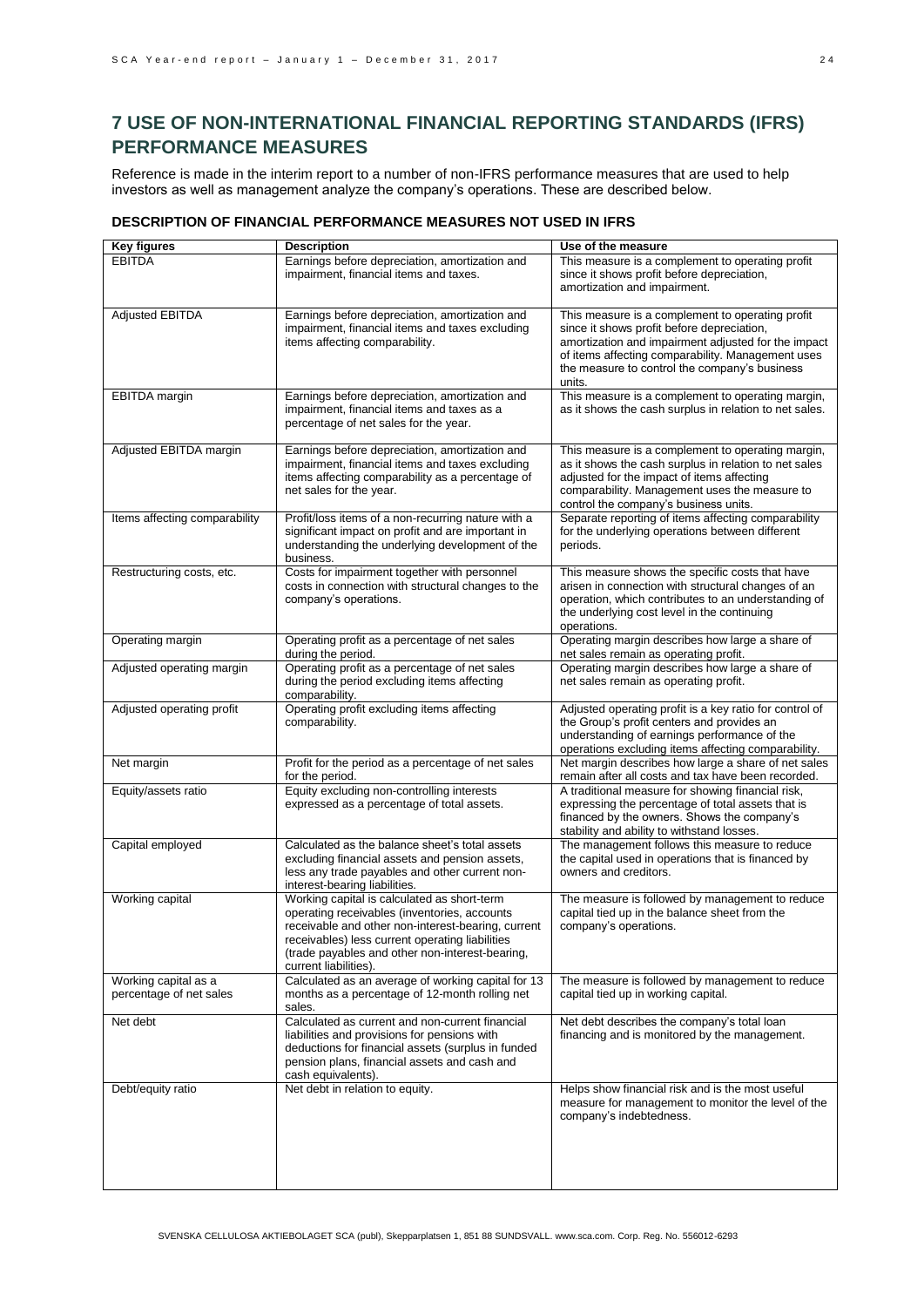| Return on capital employed                                                                                     | Accumulated return on capital employed is<br>calculated as 12-month rolling operating profit as<br>a percentage of average capital employed for the<br>five most recent quarters. The corresponding key<br>figure for a single quarter is calculated as<br>operating profit for the quarter multiplied by four<br>as a percentage of capital employed on average<br>for the two most recent quarters.                                                                                                        | Used to measure return on capital tied up in<br>operations.                                                                                                                                |
|----------------------------------------------------------------------------------------------------------------|--------------------------------------------------------------------------------------------------------------------------------------------------------------------------------------------------------------------------------------------------------------------------------------------------------------------------------------------------------------------------------------------------------------------------------------------------------------------------------------------------------------|--------------------------------------------------------------------------------------------------------------------------------------------------------------------------------------------|
| Adjusted return on capital<br>employed                                                                         | Accumulated return on capital employed is<br>calculated as operating profit on a rolling 12-<br>month basis, excluding items affecting<br>comparability, as a percentage of the average of<br>capital employed over the past five quarters. The<br>corresponding key figure for a single quarter is<br>calculated as operating profit for the quarter,<br>excluding items affecting comparability, multiplied<br>by four as a percentage of capital employed on<br>average for the two most recent quarters. | This is the central ratio for management to measure<br>return on capital tied up in operations.                                                                                            |
| Adjusted return on capital<br>employed - Industrial portion                                                    | Calculated as the Group's adjusted return on<br>capital employed, excluding operating profit and<br>capital employed from the Forest segment and a<br>share of Other.                                                                                                                                                                                                                                                                                                                                        | This is the central ratio for management to measure<br>return on capital tied up in the Industrial portion.                                                                                |
| Adjusted return on capital<br>employed - industrial portion,<br>excluding the ongoing<br>investment in Östrand | Calculated as the Group's adjusted return on<br>capital employed - industrial portion, excluding<br>invested amount in the ongoing investment at the<br>Östrand pulp mill.                                                                                                                                                                                                                                                                                                                                   | Shows the underlying return on capital employed for<br>the industrial portion adjusted with the capital<br>expenditure from the ongoing investment in<br>Östrand.                          |
| Operating cash surplus                                                                                         | Adjusted EBITDA with deductions for capital<br>gains and capital losses from property, plant and<br>equipment and intangible assets and the reversal<br>of the share of profits of associates and the result<br>of the forest remeasurement.                                                                                                                                                                                                                                                                 | This measure shows cash flow generated by the<br>income statement when calculating operating cash<br>flow.                                                                                 |
| Operating cash flow                                                                                            | Operating cash flow comprises the sum of<br>operating cash surplus and change in working<br>capital, with deductions for current capital<br>expenditures in property, plant and equipment<br>and restructuring costs.                                                                                                                                                                                                                                                                                        | The management control the business areas using<br>this measure that shows the combined cash flow<br>from operating activities that the units can<br>themselves influence.                 |
| Cash flow from current<br>operations                                                                           | Operating cash flow less net financial items and<br>tax payments and taking into account other<br>financial cash flow.                                                                                                                                                                                                                                                                                                                                                                                       | This measure illustrates the cash flow generated by<br>operations and that can potentially be used for<br>strategic initiatives such as strategic capital<br>expenditures or acquisitions. |
| Strategic capital expenditures<br>in non-current assets                                                        | Strategic capital expenditures increase the<br>company's future cash flow through acquisitions<br>of companies, capital expenditures to expand<br>facilities, or new technologies that boost<br>competitiveness.                                                                                                                                                                                                                                                                                             | Shows the size of the capital expenditures that are<br>made in expansion in production capacity and other<br>growth measures.                                                              |
| Current capital expenditures                                                                                   | Current capital expenditures are made to maintain<br>competitiveness, and include maintenance,<br>rationalization and replacement measures or<br>investments of an environmental nature with<br>deductions for compensation from divested non-<br>current assets with the purpose on conserving the<br>value of the assets.                                                                                                                                                                                  | Shows the size of the capital expenditures required<br>to maintain existing manufacturing capacity.                                                                                        |

### **CALCULATION OF FINANCIAL PERFORMANCE MEASURES NOT DEFINED IN IFRS**

# **BALANCE SHEET STRUCTURE**

| <b>SEKm</b>                                       | 2017     | 2016     |
|---------------------------------------------------|----------|----------|
| Forest assets (gross value before deferred taxes) | 31,386   | 30,770   |
| Deferred tax relating to Forest assets            | $-6.905$ | $-6,769$ |
| Forest assets, net of deferred tax                | 24,481   | 24,001   |
| Working capital                                   | 2.861    | 2.740    |
| Other capital employed                            | 15,377   | 13,386   |
| <b>Total capital employed</b>                     | 42.719   | 40,127   |
|                                                   |          |          |
| Net debt                                          | 5,966    | $5000^1$ |
| Net debt/EBITDA                                   | 1.6      | 1.5      |
|                                                   |          |          |
| Equity                                            | 36.753   | 35 127   |
| Net debt/Equity                                   | 16%      | 14%      |
|                                                   |          |          |

<sup>1</sup> Proforma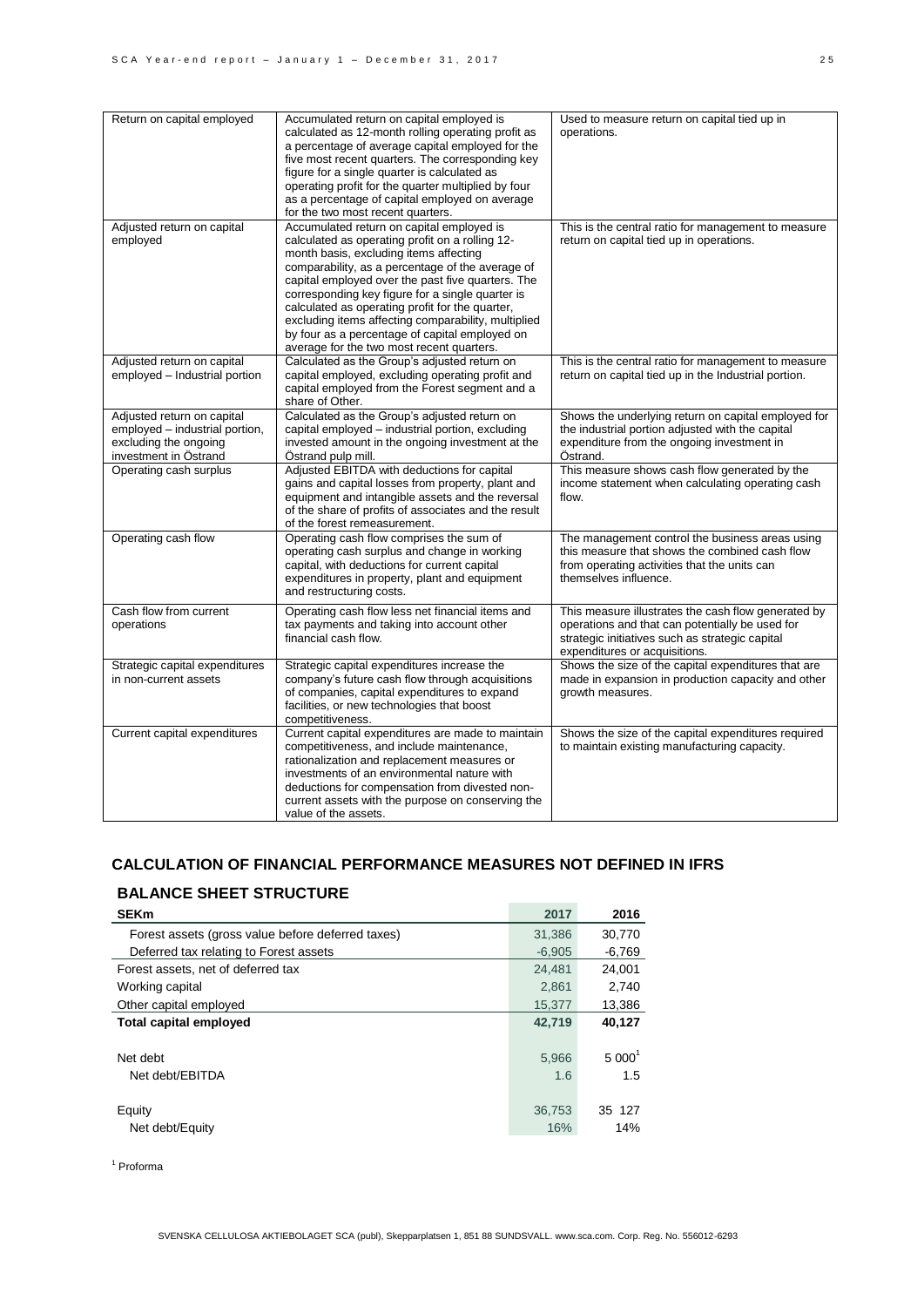# **CAPITAL EMPLOYED**

| UAFII AL EMFLUI ED                                                                                                   |          |          |
|----------------------------------------------------------------------------------------------------------------------|----------|----------|
| <b>SEKm</b>                                                                                                          | 2017     | 2016     |
| Total assets                                                                                                         | 56,711   | 52,958   |
| -Financial receivables                                                                                               | $-1,577$ | $-1,421$ |
| -Non-current non-interest bearing liabilities                                                                        | $-8,497$ | $-7,961$ |
| -Current non-interest bearing liabilities                                                                            | $-3,918$ | $-3,699$ |
| Assets                                                                                                               | 0        | 307      |
| Liabilities                                                                                                          | $\Omega$ | -57      |
| Capital employed                                                                                                     | 42,719   | 40,127   |
| Return on capital employed <sup>1</sup>                                                                              | 6.1%     | 5.8%     |
| Adjusted return on capital employed <sup>1</sup>                                                                     | 6.3%     | 5.5%     |
|                                                                                                                      |          |          |
| Adjusted industrial return on capital employed <sup>1</sup>                                                          | 10.1%    | 8.9%     |
| Adjusted industrial return on capital employed, excluding the ongoing<br>capital expenditure at Östrand <sup>1</sup> | 13.1%    | 9.5%     |
| <b>WORKING CAPITAL</b>                                                                                               |          |          |
| <b>SEKm</b>                                                                                                          | 2017     | 2016     |
| Inventories                                                                                                          | 3,460    | 3,402    |
| Accounts receivable                                                                                                  | 2,299    | 1,968    |
| Other current receivables                                                                                            | 694      | 566      |
| Accounts payable                                                                                                     | $-2,900$ | $-2,778$ |
| Other current liabilities                                                                                            | $-977$   | -863     |
| Adjustments <sup>2</sup>                                                                                             | 285      | 243      |
| Assets for transfer to discontinued operations                                                                       | 0        | 259      |
| Liabilities for transfer to discontinued operations                                                                  | $\Omega$ | $-57$    |
| <b>Working capital</b>                                                                                               | 2,861    | 2,740    |
|                                                                                                                      |          |          |
| Working capital / net sales $\%^1$                                                                                   | 17.7%    | 17.8%    |
| <b>NET DEBT</b>                                                                                                      |          |          |
| <b>SEKm</b>                                                                                                          | 2017     | 2016     |
| Surplus in funded pension plans                                                                                      | 1,002    | 851      |
| Non-current financial assets                                                                                         | 28       | 8        |
| <b>Current financial assets</b>                                                                                      | 9        | 809      |
| Cash and cash equivalents                                                                                            | 538      | 238      |
| <b>Financial receivables</b>                                                                                         | 1,577    | 1,906    |
|                                                                                                                      |          |          |
| Non-current financial liabilities                                                                                    | 3,675    | 63       |
| Provisions for pensions                                                                                              | 366      | 329      |
| <b>Current financial liabilities</b>                                                                                 | 3,502    | 1,702    |
| <b>Financial liabilities</b>                                                                                         | 7,543    | 2,094    |
| Net debt                                                                                                             | $-5,966$ | -188     |
|                                                                                                                      |          |          |
| <sup>1</sup> rolling 12 months                                                                                       |          |          |
| <sup>2</sup> Adiustments                                                                                             |          |          |
| Other current receivables, green certificates                                                                        | $-35$    | -34      |
| Accounts payable, strategic capital expenditures                                                                     | 317      | 274      |
| Other current liabilities, emission rights                                                                           | 3        | 3        |

**285 243**